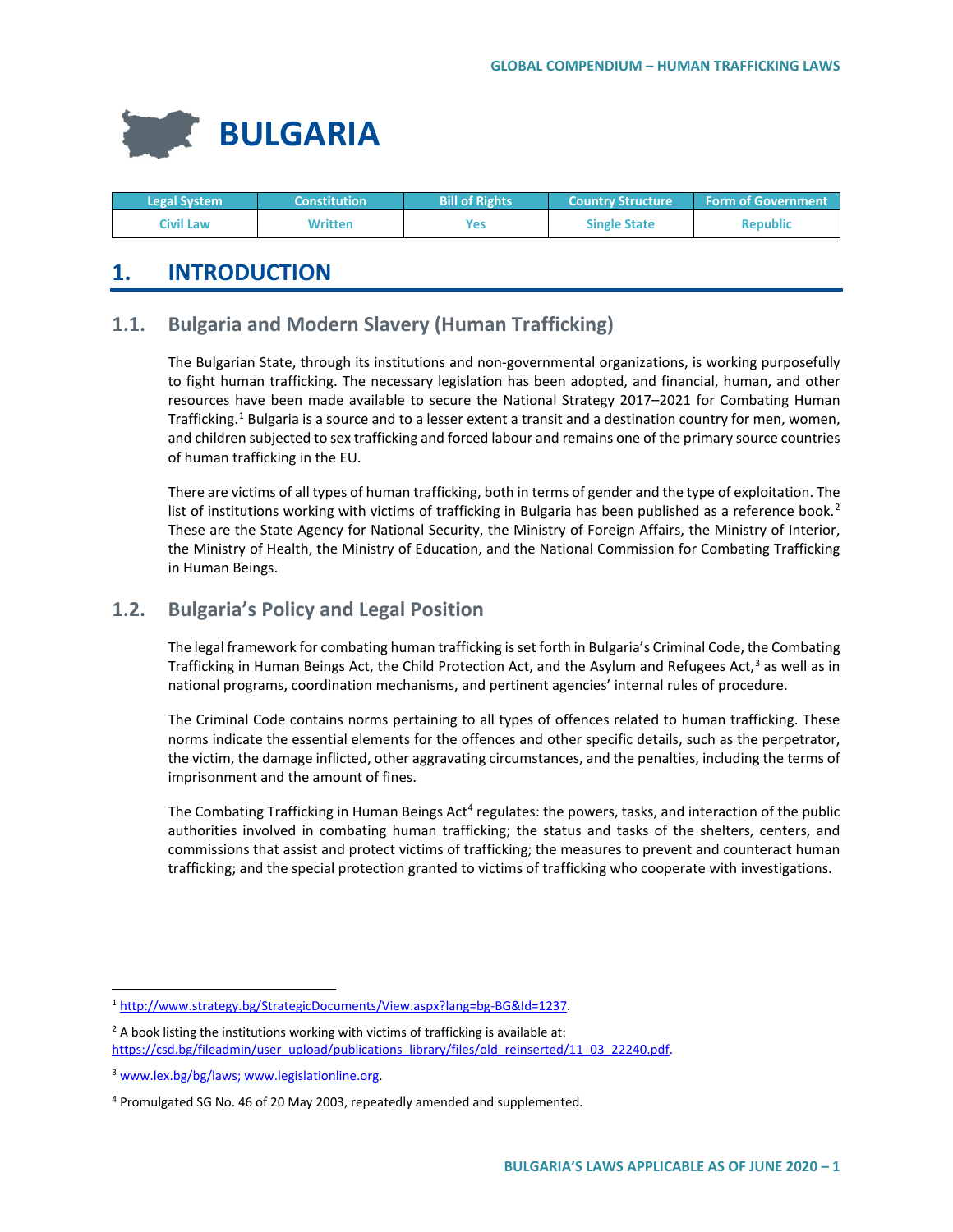The Child Protection Act<sup>[5](#page-1-0)</sup> sets out the principles on which child protection is premised, such as special protection for children at risk, immediately available child protection measures, and preventive actions to ensure child protection and safety.

The Asylum and Refugees Act<sup>[6](#page-1-1)</sup> establishes the terms and procedure for granting protection to foreign nationals who are in Bulgaria, as well as their rights and obligations.

The Assistance and Compensation for Victims of Crime Act<sup>[7](#page-1-2)</sup> sets out the terms and procedures for the State providing assistance and financial compensation to victims of crime who are Bulgarian nationals or nationals of another EU Member State, as well as to foreign nationals pursuant to the provisions set forth in international treaties to which Bulgaria is a party.

The Obligations and Contracts Act<sup>[8](#page-1-3)</sup> establishes the rule that a person shall pay for damages caused to others, and that such a person is presumed liable in all cases of tort.

The National Mechanism for Referral and Support of Victims of Trafficking in Bulgaria (**National Mechanism**)[9](#page-1-4) is a framework for cooperation aimed at enabling the state authorities in the discharge of their duties towards victims and at coordinating their efforts in strategic partnerships with nongovernmental and international organizations. The main goals of the National Mechanism are to ensure respect for the human rights of the people subject to human trafficking and to provide effective care and referral of the victims to governmental services.

The Rules for the Organization and Operation of the National Commission for Combating Trafficking in Human Beings<sup>[10](#page-1-5)</sup> sets out the organization and operation of the National Anti-Trafficking Commission with the Council of Ministers. The Commission is to manage, coordinate, and supervise the implementation of the national policy and strategy for the prevention and counteraction of human trafficking and for the protection of victims of trafficking.

The Rules for the Shelters for Temporary Accommodation and the Centers for Protection and Assistance of Victims of Trafficking  $11$  regulate the terms and procedure for opening up shelters for temporary accommodation and centers for assistance and protection of victims of trafficking, as well as their organization, management, and control.<sup>[12](#page-1-7)</sup>

<span id="page-1-0"></span> <sup>5</sup> Promulgated SG No. 48 of 13 June 2000, repeatedly amended and supplemented.

<span id="page-1-1"></span><sup>6</sup> Promulgated SG No. 54 of 31 May 2002, repeatedly amended and supplemented.

<span id="page-1-2"></span><sup>7</sup> Promulgated SG No. 105 of 22 December 2006, repeatedly amended and supplemented.

<span id="page-1-3"></span><sup>8</sup> Promulgated SG No. 275 of 22 November 1950, repeatedly amended and supplemented.

<span id="page-1-4"></span><sup>9</sup> [www.animusassociation.org.](http://www.animusassociation.org/)

<span id="page-1-5"></span><sup>&</sup>lt;sup>10</sup> Promulgated SG No. 19 of 9 March 2004, repeatedly amended and supplemented.

<span id="page-1-6"></span><sup>&</sup>lt;sup>11</sup> Promulgated SG No. 19 of 9 March 2004.

<span id="page-1-7"></span><sup>12</sup> [www.lex.bg.](http://www.lex.bg/)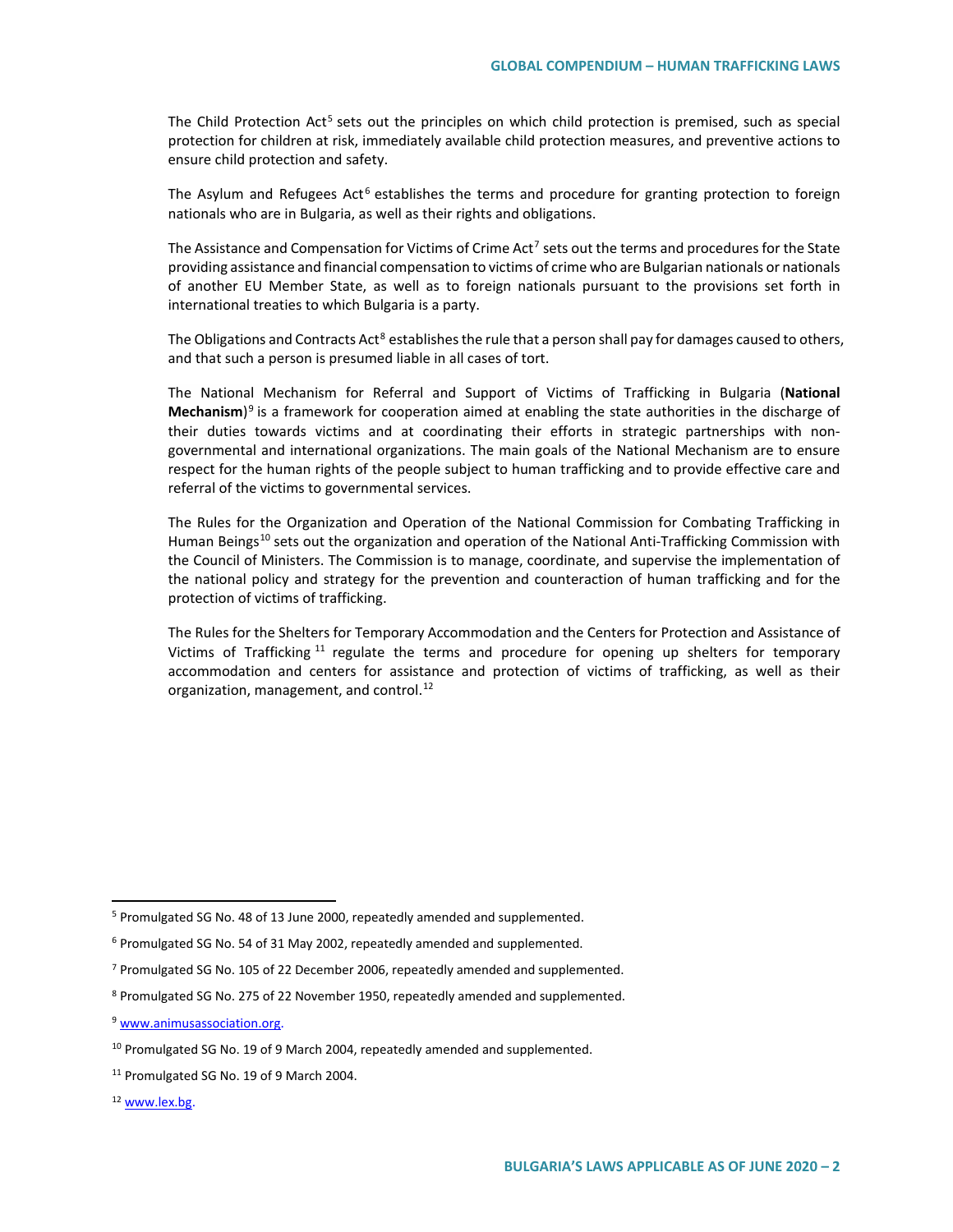# **2. OVERVIEW OF BULGARIA'S LEGAL APPROACH TO COMBATING MODERN SLAVERY AND HUMAN TRAFFICKING**

### **2.1. Bulgaria's Regional and International Law Obligations**

#### *2.1.1. Fundamental human rights*

Bulgaria accepts or supports all fundamental international legal acts pertaining to human rights.

In July 1992 (promulgated as SG No. 66/1992), Bulgaria ratified the European Convention for the Protection of Human Rights and Fundamental Freedoms (**ECHR**). As an EU Member State, Bulgaria is also bound by the EU Charter of Fundamental Rights. Ratified international treaties are part of Bulgaria's national legislation, and they prevail over any conflicting domestic law.

As a UN member since 1955, Bulgaria has also endorsed the UN Universal Declaration of Human Rights, which was adopted in 1948.

### *2.1.2. Slavery and trafficking*

Pursuant to Article 5 of the Charter of Fundamental Rights of the European Union, no one shall be held in slavery or servitude, no one shall be required to perform forced or compulsory labour, and trafficking in human beings is prohibited.

The current Constitution of the Republic of Bulgaria,<sup>[13](#page-2-0)</sup> in force since 13 July 1991, proclaims the right of everyone to personal freedom and inviolability (Article 30, para. 1), freedom to choose a place of residence, freedom of movement in the country, and freedom to leave the country (Article 35, para. 1).

Trafficking in human beings and employment of a victim of trafficking are publicly actionable offences under the Criminal Code.

#### *2.1.3. Effect under Bulgaria's law*

The State and public authorities guarantee citizens' rights. No one shall abuse the rights and legitimate interests of others. All legal entities must exercise their rights not to the detriment of others (Article 57, para. 2 of the Constitution). Whenever there is a legitimate reason and sufficient evidence, the prosecutor's office is obligated to press charges against an accused person. Because crimes related to human trafficking are violent, intentional crimes, the prosecution is obliged to launch criminal proceedings whenever the statutory requirements are met.

# **2.2. Human Rights Protections Under Bulgaria's Law**

Pursuant to Article 56 of the Bulgarian Constitution, all Bulgarian citizens have the right to legal defense whenever their rights or legitimate interests are violated or endangered. The judiciary is obliged to protect the rights and legitimate interests of the citizens, legal persons, and the State. Natural and legal persons are entitled to legal defense at all stages of the trial. Courts are bound to treat all parties equally and guarantee their right to be heard. The State is liable for damages caused by unlawful acts or actions committed by its authorities or officials.

<span id="page-2-0"></span> <sup>13</sup> [www.parliament.bg/en/const.](http://www.parliament.bg/en/const)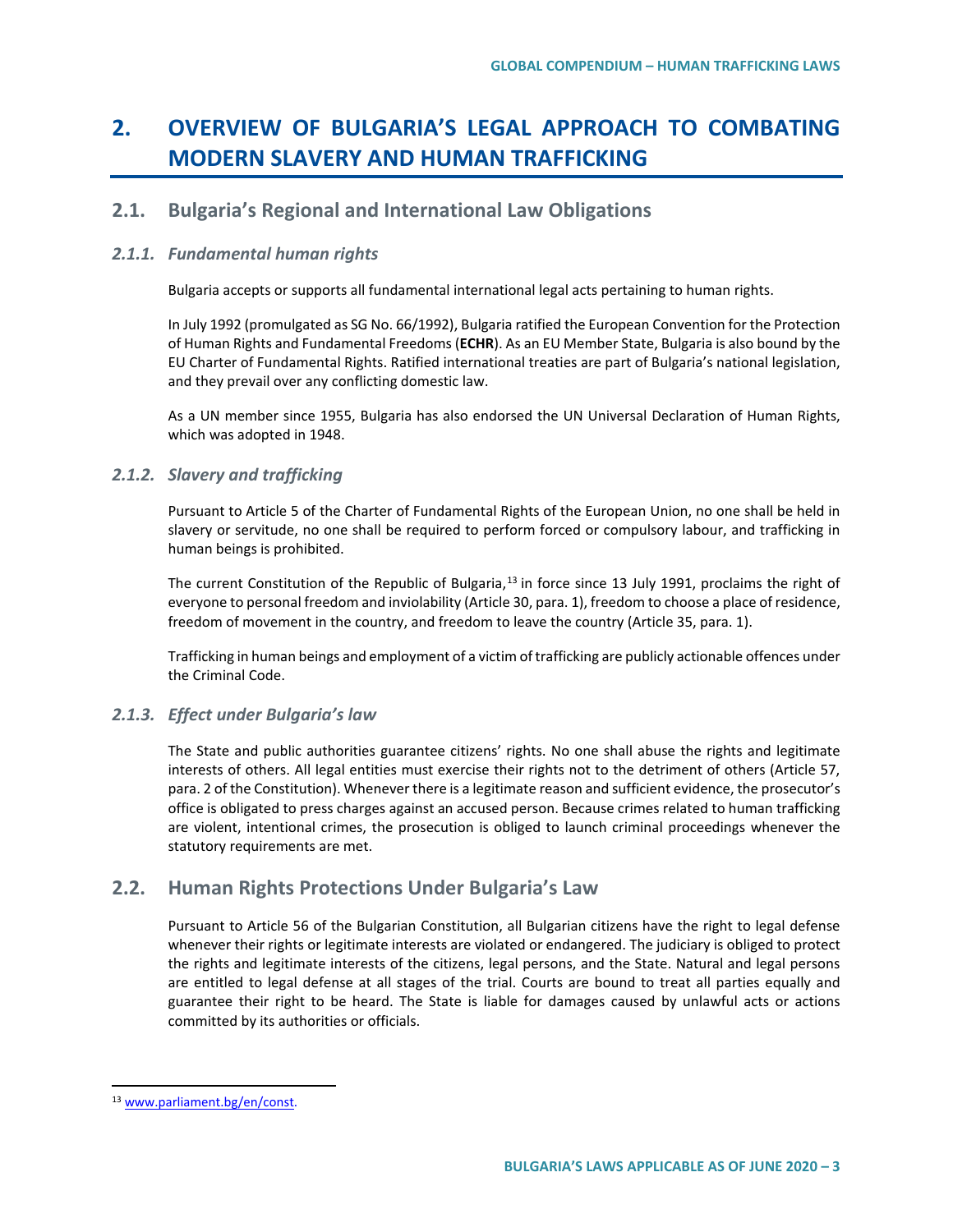Whenever the European Court of Human Rights in Strasbourg delivers a judgment against Bulgaria finding a violation of the rights guaranteed by the ECHR, the Bulgarian State is obliged to take individual measures concerning the specific applicants, as well as general measures, such as legislative amendments or revision of the case law.

# **2.3. Criminalization of Modern Slavery**

The Criminal Code alone defines the publicly dangerous acts considered to be offences and the penalties for them. It also determines the circumstances in which a person may receive educational measures rather than criminal liability. In 2002, a new Section IX "Trafficking in Human Beings," Chapter One "Crimes against the Person" was included in the Special Part of the Criminal Code. Articles 159a to 159d in this section contain the basic elements of crimes related to trafficking in human beings. Furthermore, Article 227 of Section I "General Economic Offences," Chapter Six "Crimes against the Economy" of the Special Part of the Criminal Code sets out the elements of the offences and the penalties for employing victims or potential victims of trafficking. Article 16a of Section I of the General Part provides that victims of trafficking are not criminally liable for the offences they were forced to commit as trafficking victims.

# **2.4. Supply Chain Reporting**

Bulgaria has no supply chain reporting legislation that obliges private business to control their supply chain to hinder human trafficking. However, EU legislation may contribute indirectly to the fight against human trafficking.

### **2.5. Investigation, Prosecution, and Enforcement**

#### *2.5.1. Investigation and prosecution of criminal offenses*

According to Article 128 of the Constitution, in cases provided for in the law, the investigative bodies, which are part of the judiciary, carry out the investigations in criminal cases. Pursuant to Article 127 of the Constitution, the prosecution office manages the investigation and can also directly investigate criminal offences. The prosecutor brings charges against criminal offenders and supports the charges in indictable cases. The prosecutor also supervises the enforcement of penalties. According to Article 52 of the Criminal Procedure Code, the investigation authorities shall include officers of the Ministry of Interior appointed as investigating police officers and investigating customs inspectors from the Customs Agency. The prosecutorial functions in the criminal proceedings are regulated in Part I, General Rules, Chapter Five of the Criminal Procedure Code. The investigation authorities carry out their work under the leadership and supervision of a prosecutor. They may conduct the investigation or perform specific investigatory and other procedural actions.

#### *2.5.2. Mutual assistance/international cooperation*

International cooperation in criminal matters may occur in several ways: agreements to apply the principle of mutual recognition at every stage of the criminal proceedings; approximation<sup>[14](#page-3-0)</sup> of national procedural and substantive law where appropriate to improve mutual trust and mutual recognition; common minimum standards to guarantee a fair trial throughout the EU; judicial cooperation, such as Eurojust and the European Judicial Network in criminal matters; developing a European judicial culture through training and networking among practicing lawyers; monitoring the application of EU legislation; and extending EU

<span id="page-3-0"></span><sup>&</sup>lt;sup>14</sup> Under EU law, "approximation" is the process when Member States are obliged to align their national laws to give effect to EU law.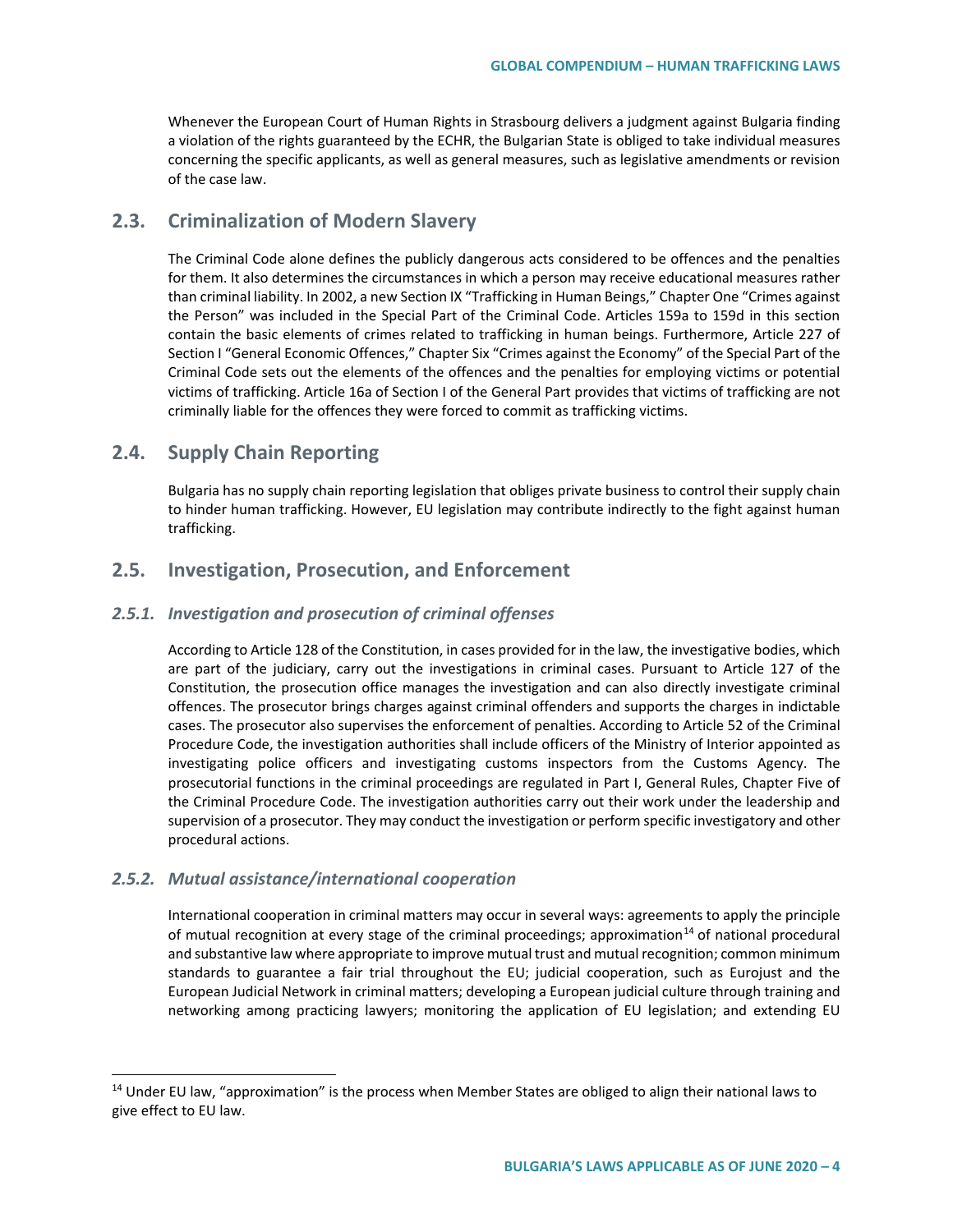judicial cooperation (for example, negotiating agreements with third countries and assessing the judicial systems of candidate countries for EU membership).

Bulgaria has recognized legislative instruments adopted by the EU, such as European arrest warrant, European evidence warrant, orders freezing property and evidence, orders for confiscation, exchange of information via criminal records requests, detention and transfer of prisoners, mutual recognition of protection measures, and mutual recognition to financial penalties. Bulgaria has transposed<sup>[15](#page-4-0)</sup> EU directives, which broadly speaking are aimed at developing minimum fair trial standards: (i) Directive 2010/64/EU on the right to interpretation and translation in criminal proceedings;<sup>[16](#page-4-1)</sup> (ii) Directive 2012/13/EU on the right to information in criminal proceedings;<sup>[17](#page-4-2)</sup> and (iii) Directive 2013/48/EU on the right of access to a lawyer in criminal proceedings and the right to communicate with third persons while deprived of liberty.<sup>[18](#page-4-3)</sup>

# **3. BULGARIA'S FEDERAL CRIMINAL OFFENSES RELATING TO SLAVERY, SLAVERY-LIKE CONDITIONS, AND HUMAN TRAFFICKING**

### **3.1. Overview of Criminal Offenses**

Pursuant to the Criminal Code, a criminal offence is a socially dangerous act (or omission), which has been committed culpably and declared punishable by law. A socially dangerous act is one that poses a threat to or infringes upon the person, citizens' rights, property, the legal order established by the Constitution, or other interests protected by law. The socially dangerous act is committed culpably when it is intentional or reckless. The act is intentional when the perpetrator was aware of the socially dangerous nature of the act, anticipated its socially dangerous consequences, and wanted or allowed these consequences to occur. The act is reckless when the perpetrator did not foresee, but could have foreseen, the act's socially dangerous consequences and was obliged to foresee those consequences, or when the perpetrator foresaw the act's consequences but did not act to prevent them.

Pursuant to the Criminal Code, a victim of trafficking did not act culpably when the victim was forced to commit an offense as a result of the trafficking (Article 16a). Thus, the victim shall not be punished for committing an act under the circumstances set out in Article 16a of the Criminal Code.

# **3.2. Slavery Offenses Under the Criminal Code**

#### *3.2.1. General*

Pursuant to the Criminal Code, the offence of trafficking in human beings may involve any of several acts:

- Recruitment, transportation, harbouring, or receipt of individuals or groups of people with the purpose of debauchery, forced labour or begging, seizure of body organs, tissue, cell or body fluid, or compulsory submission, regardless of their consent (Article 159a, para. 1 of the Criminal Code);
- Recruitment, transportation, hiding, or receipt of individuals or groups of people and their transfer through the border of the country with the purpose of debauchery, forced labour or begging, seizure

<span id="page-4-1"></span><span id="page-4-0"></span><sup>&</sup>lt;sup>15</sup> Under EU law, "transposition" is the process of introducing EU directives into national law.<br><sup>16</sup> [https://eur-lex.europa.eu/legal-content/EN/ALL/?uri=CELEX%3A32010L0064.](https://eur-lex.europa.eu/legal-content/EN/ALL/?uri=CELEX%3A32010L0064)

<span id="page-4-2"></span><sup>17</sup> [https://eur-lex.europa.eu/legal-content/EN/TXT/?uri=celex:32012L0013.](https://eur-lex.europa.eu/legal-content/EN/TXT/?uri=celex:32012L0013)

<span id="page-4-3"></span><sup>18</sup> [https://eur-lex.europa.eu/legal-content/EN/TXT/?uri=celex%3A32013L0048.](https://eur-lex.europa.eu/legal-content/EN/TXT/?uri=celex%3A32013L0048)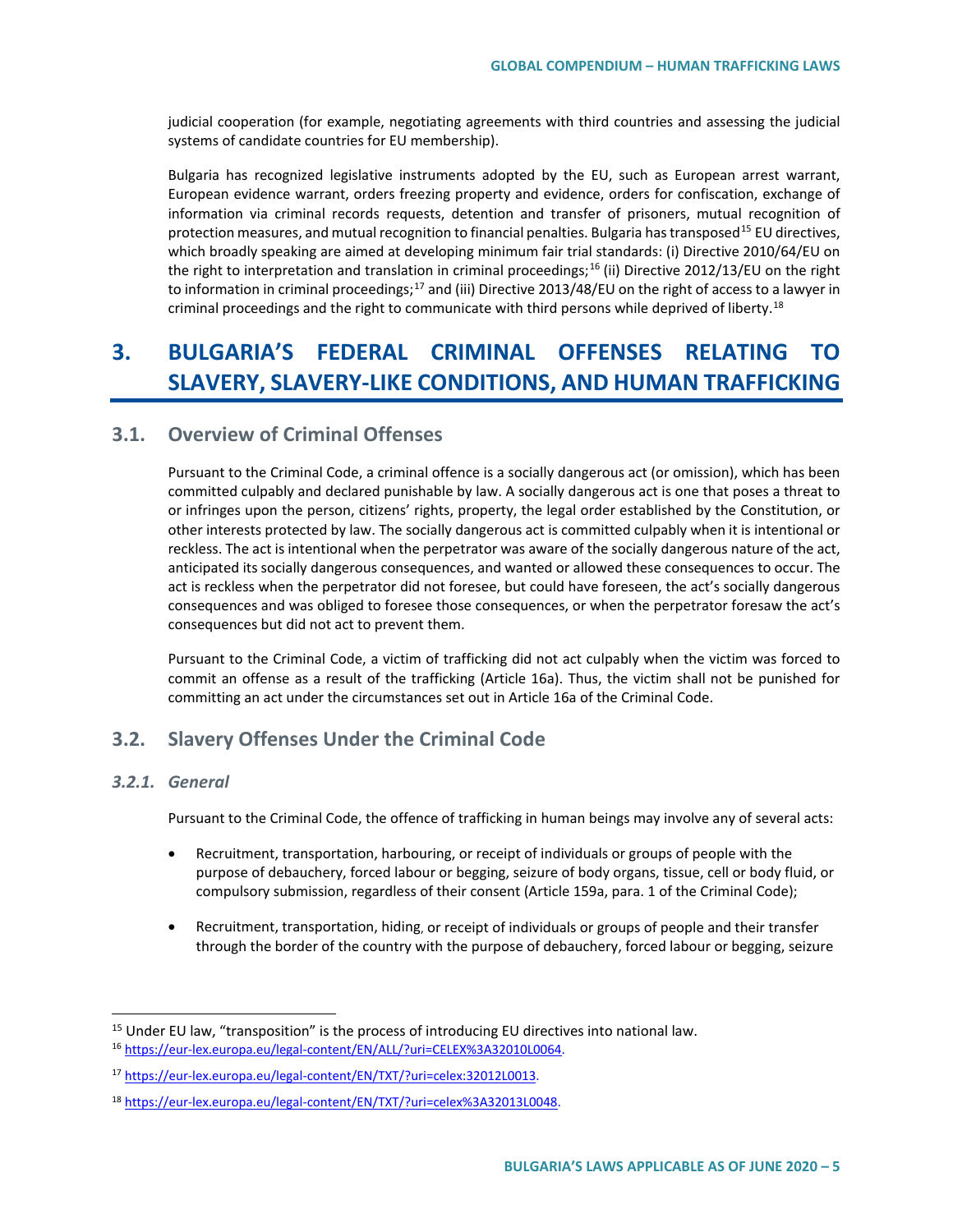of body organs, tissue, cell or body fluid, or compulsory submission, regardless of their consent (Article 159b of the Criminal Code);

- Use of a victim of trafficking for debauchery, forced labour or begging, seizure of body organs, tissue, cell or body fluid, or compulsory submission, regardless of their consent (Article 159c of the Criminal Code);
- Employment of a foreigner residing illegally in the territory of the Republic of Bulgaria whom the perpetrator knows to be a victim of trafficking of human beings (Article 227, para. 2 of the Criminal Code).

The Criminal Code sets out a number of aggravating human trafficking offences related to the attributes of the perpetrator or the victim, the manner of committing the offence, or the specific purpose of the offence. More severe punishments are imposed on persons who have committed the act against a person under the age of 18; by compulsion or by deceiving the person; by kidnapping or illegal deprivation of freedom; by using a state of dependence; by misuse of power; by promising, providing, or obtaining benefit; by public officials in the course of or in connection with the performance of their duties; or with regard to a pregnant woman with the purpose of selling the child.

Offences are most severely punished when committed by a dangerous recidivist or by an organized criminal group. Criminal offences represent dangerous recidivism when the perpetrator commits the crime after imprisonment for a violent, intentional crime, or when the perpetrator has committed two or more intentional crimes and has been imprisoned for at least one of them (Article 29, paras. 1 and 2 of the Criminal Code). An organized criminal group is a structured permanent association of three or more persons with the purpose of committing crimes in the country or abroad, where the sentence for the crimes is imprisonment of more than three years (Article 93, item 20 of the Criminal Code).

The general offense of human trafficking under Article 159a of the Criminal Code is punishable by imprisonment from two to eight years and a fine from BGN 3,000 to BGN 12,000. Trafficking a pregnant woman for the purpose of selling her baby is punishable by three to 15 years of imprisonment and a fine from BGN 20,000 to BGN 50,000. Use of victims of trafficking for the activities specified in Article 159c of the Criminal Code is punishable by imprisonment from three to 10 years and a fine of BGN 10,000 to BGN 20,000. Persons who recruit, transport, harbour, or receive victims of trafficking and transfer them through the border of the country (Article 159b of the Criminal Code) are punished by imprisonment from five to 12 years and a fine from BGN 20,000 to BGN 50,000. Cases of dangerous recidivism and offences committed by an organized criminal group are punishable by imprisonment from five to 15 years and a fine from BGN 20,000 to BGN 100,000; the court may further confiscate part or all of the perpetrator's property. The sentence for an employer who hires an illegally residing foreigner whom the employer knows to be a victim of trafficking is imprisonment up to four years and a fine from BGN 2,000 to BGN 20,000.

| <b>HUMAN TRAFFICKING PENALTIES IN BULGARIA</b>                                                  | <b>Duration of</b><br>imprisonment | <b>Amount of the fine</b> |
|-------------------------------------------------------------------------------------------------|------------------------------------|---------------------------|
| Human trafficking offence without aggravating<br>circumstances                                  | 2 to 8 years                       | BGN 3,000 to BGN 12,000   |
| <b>Attempt</b>                                                                                  | 2 to 8 years                       | BGN 3,000 to BGN 12,000   |
| The perpetrator committed the offence through<br>an abuse of official authority                 | 3 to 10 years                      | BGN 10,000 to BGN 20,000  |
| The offence was committed against a pregnant<br>woman with the intention of trafficking a child | 3 to 15 years                      | BGN 20,000 to BGN 50,000  |
| The victim is used for debauchery, begging, etc.                                                | 3 to 10 years                      | BGN 10,000 to BGN 20,000  |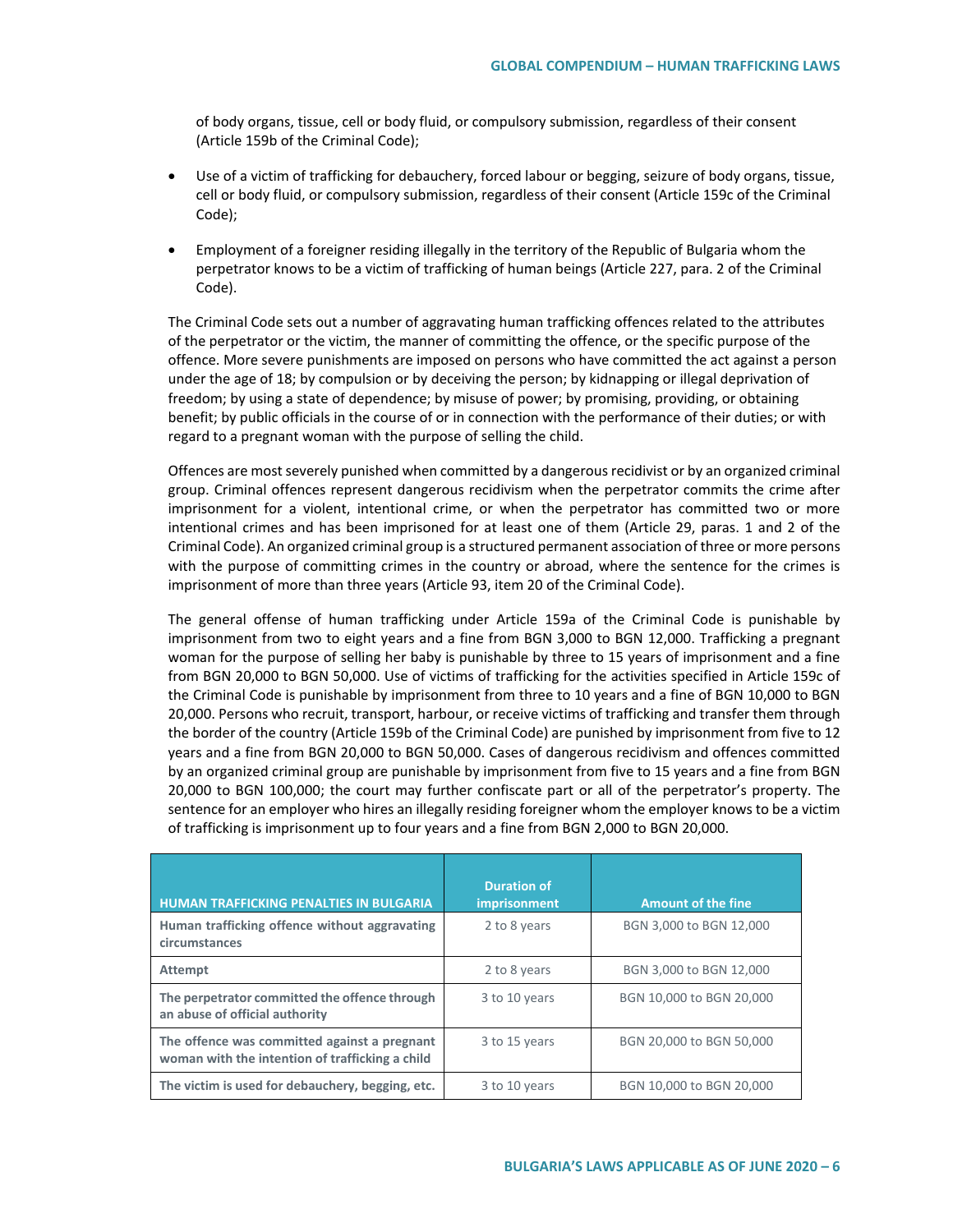| <b>HUMAN TRAFFICKING PENALTIES IN BULGARIA</b>                       | <b>Duration of</b><br>imprisonment      | <b>Amount of the fine</b> |
|----------------------------------------------------------------------|-----------------------------------------|---------------------------|
| The offence was committed by a member of an<br>organized crime group | 5 to 15 years                           | BGN 20,000 to BGN 100,000 |
| The offence caused the victim's death                                | 15 to 20 years and life<br>imprisonment | <b>None</b>               |

### *3.2.2. Extraterritorial application*

The offence of trafficking in human beings under Article 159a of the Criminal Code does not include extraterritoriality. However, under Article 159b of the Criminal Code, an essential element of the offence is conducting the criminal acts while transferring persons into or out of the country, whether the transfer is legal or not. Extraterritoriality is also an element of the offence under Article 227, para. 2 of the Criminal Code, which prohibits the employment of a foreigner residing illegally in the country whom the perpetrator knows to be a victim of trafficking.

According to Article 3 of the Bulgarian Criminal Code, Bulgarian law applies to all offences committed in whole or in part within Bulgaria, and to all offences where the criminal consequences occurred in whole or in part within Bulgaria. The offence is punishable under Bulgarian law in all cases when the criminal act started or was completed in Bulgaria, regardless of where the socially dangerous consequences occurred.

Article 3 of the Criminal Code further stipulates that Bulgarian law applies whenever the criminal consequences occur within the country. In these cases, the Criminal Code applies to all persons who have committed a criminal offence within Bulgaria, regardless of the perpetrator's or the victim's nationality, unless those persons are immune from prosecution.

# **3.3. Slavery-Like Offenses in Bulgaria's Legal Order**

### *3.3.1. Servitude*

Although holding a person in slavery is not a crime under Bulgarian law, its legislation generally rules out slavery and unlawful interference with the integrity of a person. Article 4, para. 2 of the Constitution guarantees the life, dignity, and rights of the individual and conditions conducive to the free development of individuals and civil society.

Furthermore, Bulgaria has ratified and thus made Article 4 of the ECHR and Article 5 of the EU Charter of Fundamental Rights, which prohibits slavery, forced labour, and human trafficking, part of Bulgarian law.

#### *3.3.2. Forced labor*

The Criminal Code does not have a specific criminal offence for forcing persons to labour against their will. However, Article 143 of the Criminal Code (**Coercion**) applies to any person who compels other persons to accomplish, omit, or endure something against their will by using force, threat, or abuse of authority. This offence is punishable by imprisonment of up to six years.

Article 159a, para. 1 of the Criminal Code also makes it a crime to recruit, transport, harbour, or receive individuals or groups of people with the purpose of forced labour. In those cases, the punishment shall be imprisonment from two to eight years and a fine from BGN 3,000 to BGN 12,000. The offence is more severely punishable when committed with respect to a person under age, by means of coercion or deceit; by kidnapping or illegal deprivation of freedom; by abuse of a state of dependence; by misuse of power or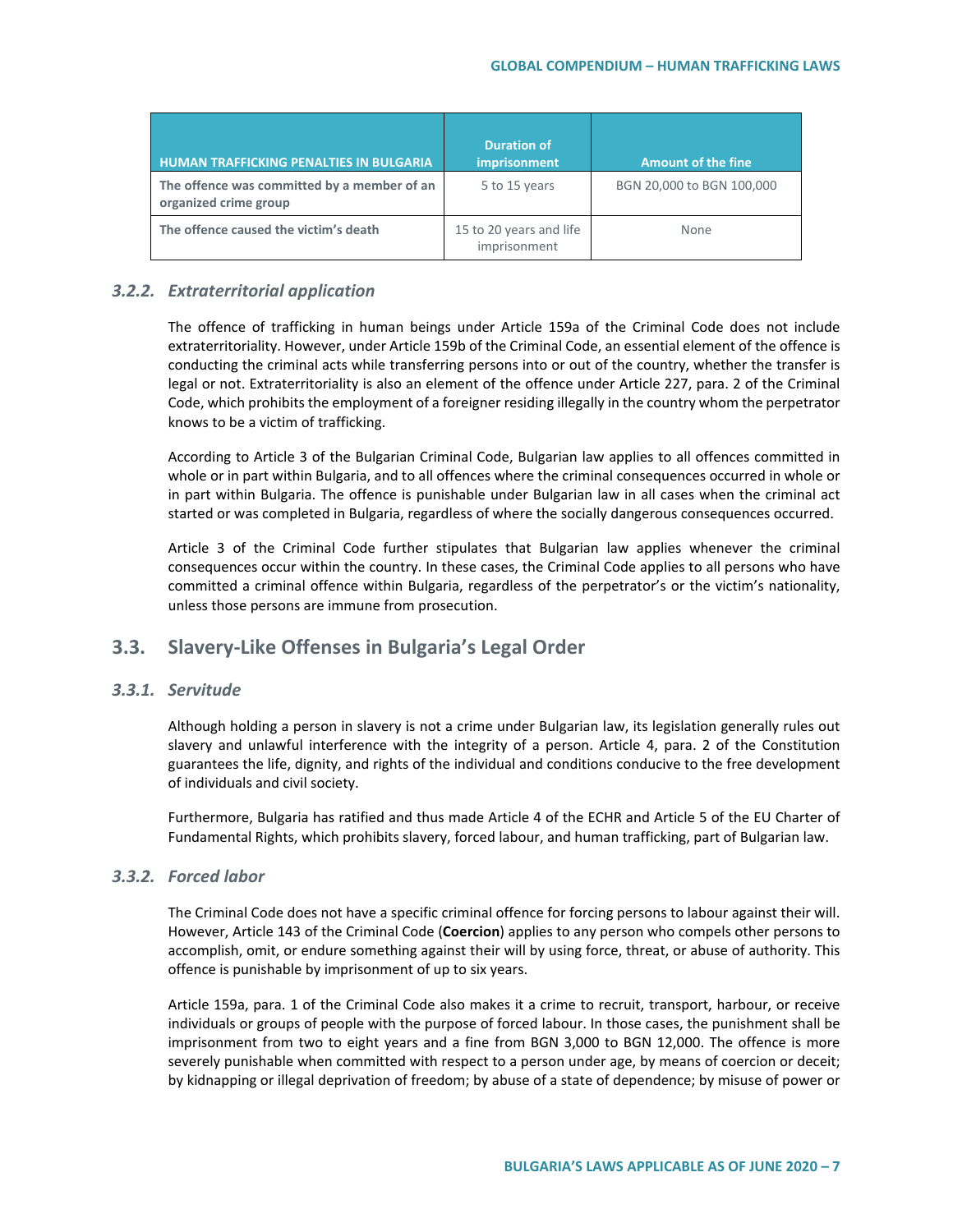promising or providing benefit. In these instances, the sanction is imprisonment from three to 10 years and a fine from BGN 10,000 to BGN 20,000.

Article 192A of the Criminal Code protects children against labour exploitation. A person who, without a proper permit, employs a person under 18 years of age shall be punished by imprisonment of up to six months and a fine of BGN 1,000 to BGN 3,000. The same act committed with respect to a person below the age of 16 is more severely punishable, by up to one year of imprisonment and a fine of BGN 3,000 to BGN 5,000. Where the act is repeated, the punishment is imprisonment up to one year and a fine from BGN 2,000 to BGN 5,000 in case of minors above 16 years of age and imprisonment up to three years and a fine from BGN 3,000 to BGN 8,000 with respect to minors below the age of 16.

The Bulgarian Criminal Code further protects children who are foreign nationals and subjected to labour exploitation. Employment of an illegally residing minor shall be punishable by imprisonment for up to five years and a fine from BGN 3,000 to BGN 30,000 (Article 227, para. 3 of the Criminal Code).

#### *3.3.3. Deceptive recruiting for labor or services*

These cases are dealt with under Articles 159a to 159d, Section IX "Trafficking in Human Beings," Chapter One or under Article 227, Section I, Chapter Six of the Criminal Code.

If those provisions do not apply under the circumstances, then the general fraud provisions of Article 209, paras. 1 and 2 of the Criminal Code may be considered instead. Criminal fraud requires proof of several elements: the perpetrator must act with the intent of acquiring another person's property; the perpetrator must create or maintain a false belief with the victim, or abuse the victim's inexperience or misbelief; and there must be property damage. Since in the case of deceptive recruitment there is not necessarily property damage sustained as a direct consequence of the false belief created or maintained with the injured party, it would often be difficult to prosecute the offence as fraud under Article 209, paras. 1 and 2 of the Criminal Code.

#### *3.3.4. Early and forced marriage*

Both acts are a crime under Bulgarian law. Pursuant to Article 177 of the Criminal Code, a person who compels somebody by force, threat, or misuse of power to marry shall be punished by imprisonment from one to six years. The same punishment applies to a person who kidnaps another person or deceives another person to go to another country with the purpose of compelling marriage. Likewise, the same punishment applies to a person who in any way induces another person who could not understand the nature or meaning of the act to marry or enter another country with the purpose of compelling matrimony. More severe punishments are imposed when a parent, another relative, or guardian have committed these criminal acts with respect to a minor, or when the perpetrator has committed these criminal acts to two or more persons or with the purpose of obtaining a benefit. In those cases, the punishment shall be from three to eight years of imprisonment.

The same punishment applies when a person commits the criminal acts for the purpose of compelling the victim to live together with the person as a spouse against the victim's will (Article 190 of the Criminal Code).

#### *3.3.5. Debt bondage*

There is no individual crime of debt bondage in Bulgaria. In those cases, the offence of coercion under Article 143 of the Criminal Code applies.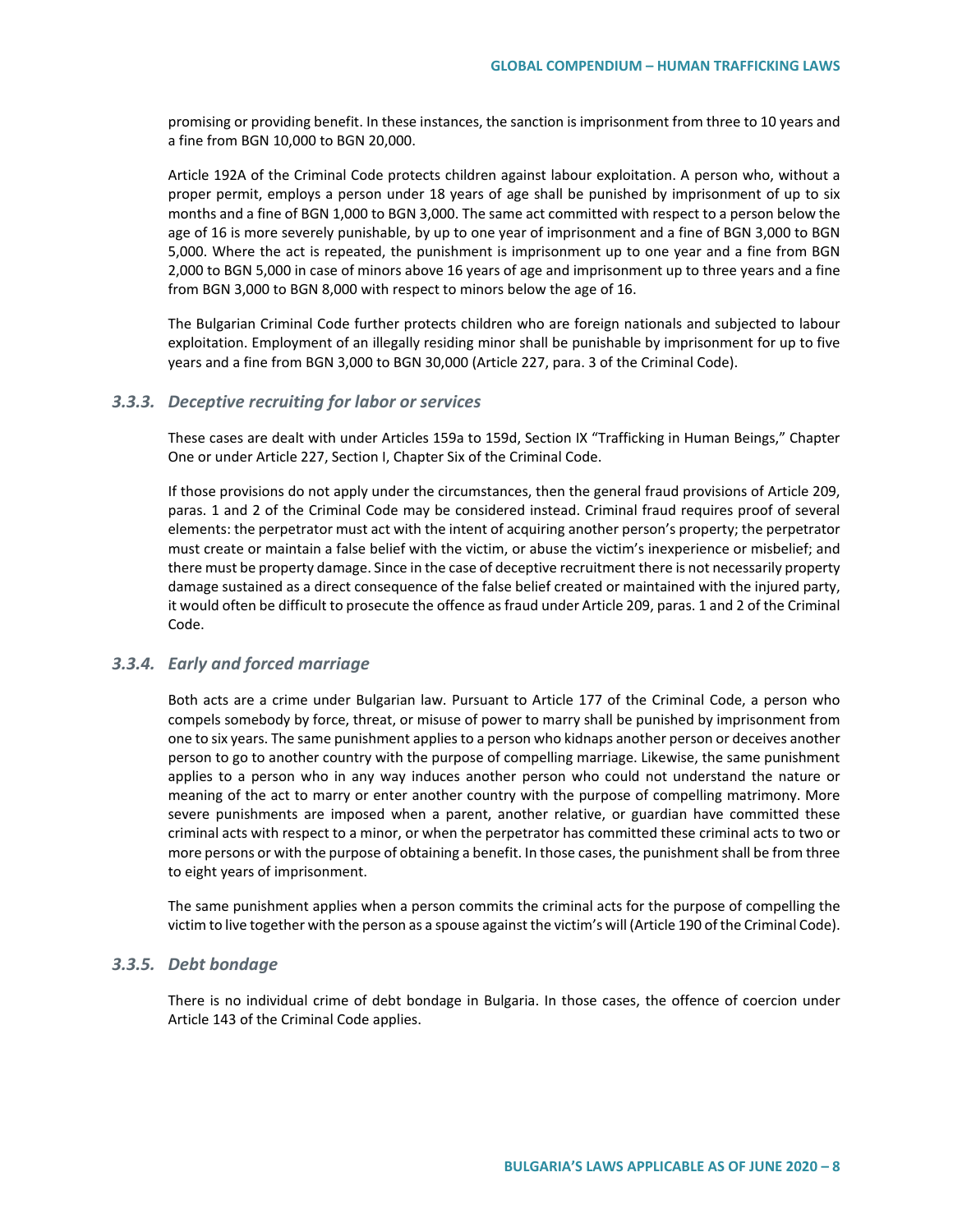#### *3.3.6. Any other relevant offenses*

Bulgarian law provides for other types of offences, which, without necessarily referring to human trafficking, are usually connected with it, forced labour, or other significant restrictions of human rights.

Article 190 of the Criminal Code makes it a crime to compel someone to start living as a spouse by use of force, threat, or misuse of power; or by kidnapping the person; or by deceiving the victim to enter another country; or by inducing a person who may not understand the nature and meaning of the act to live against the victim's will together with another person as a spouse.

Further, Article 178, para. 1 of the Criminal Code punishes a parent or another relative who receives a payment to allow the victim to marry with imprisonment of up to one year or with a fine from BGN 100 to BGN 300, as well as with public reprimand. The same punishment applies to those who give or mediate in the giving and receipt of such a payment. The victims of these offences may become victims of trafficking, forced labour, sexual exploitation, or abuse of their interests in general.<sup>[19](#page-8-0)</sup>

Article 144, para. 1 of the Criminal Code also prohibits threatening to injure a person or next of kin or threatening to damage the property of a person or next of kin, where the threatened person justifiably fears that the threat will be carried out. It is punishable by imprisonment of up to three years. In some cases of human trafficking where elements of the crime cannot be proven, but there is such a threat for the purpose of compelling the person to be held in servitude or forced labour, the general offence under Article 144, para. 1 of the Criminal Code may be used.

#### *3.3.7. Extraterritorial application of the offenses*

Refer to Section 3.2.2.

# **3.4. Human Trafficking/Smuggling-Related Criminal Offenses**

#### *3.4.1. International and domestic trafficking/smuggling of people*

Smuggling people across the state border is punishable under Article 280 of the Criminal Code. The offence involves acts of taking individuals or groups of people across the state border without leave by the competent authorities or through a permit but not at the places determined for that purpose. The punishment is imprisonment from one to six years and a fine from BGN 5,000 to BGN 20,000. The court may impose more severe punishment where the person smuggled across the border is a minor; or the smuggling has been carried out without the knowledge of the person being smuggled; or the person being smuggled is not a Bulgarian national; or motor, air, or other vehicle has been used; or a group or an organization has organized the smuggling; or the smuggling risks the life of the person smuggled. In those cases, the punishment shall be imprisonment from one to 10 years, a fine from BGN 10,000 to BGN 30,000, and confiscation of the perpetrator's property in part or in whole.

Persons who, with the purpose of obtaining a benefit for themselves or another, unlawfully help a foreigner to reside in or cross the country in violation of the law shall be punished by imprisonment of up to five years and a fine from BGN 3,000 to BGN 10,000. If the act has been committed by using motor, air, or other vehicle; or has been organized by a group or an organization; or endangers a life; or the person is a minor below the age of 16; or involves more than one person, the punishment is imprisonment from one to six years and a fine of BGN 5,000 to BGN 20,000 (Article 281 of the Criminal Code).

<span id="page-8-0"></span><sup>&</sup>lt;sup>19</sup> Joint presentation of the Crime Prevention Fund and the Centre for the Study of Democracy.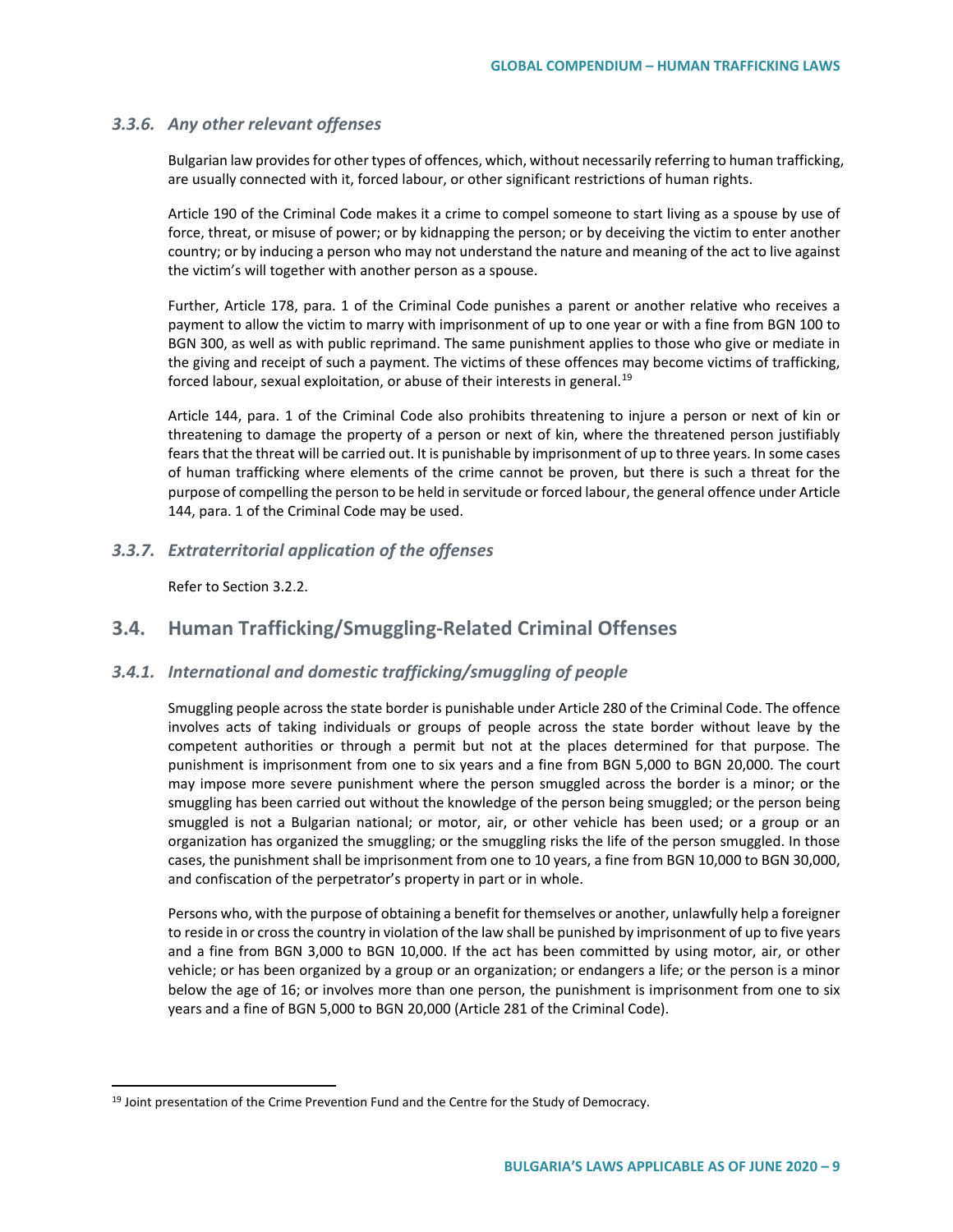#### *3.4.2. International and domestic trafficking in children*

The Bulgarian Criminal Code protects children by providing for more severe punishment in cases involving human trafficking of children. Article 159b, para. 2 of the Criminal Code defines a child as a person under 18 years of age.

Pursuant to Article 159a, para. 2, item 1 of the Criminal Code, where the victim of the general offence of human trafficking is a person under the age of 18, the punishment shall be imprisonment from three to 10 years and a fine from BGN 10,000 to BGN 20,000 (compared with the punishment of two to eight years of imprisonment and a fine from BGN 3,000 to BGN 12,000 where the victims are adults).

Accomplices of traffickers of children also face more severe punishment of imprisonment from five to 12 years and a fine from BGN 10,000 to BGN 50,000 (for adult victims, the sentence is three to 12 years of imprisonment and a fine from BGN 10,000 to BGN 20,000).

The Criminal Code provides a specific criminal offence for employing an illegally residing foreigner below the age of 18 (Article 227, para. 3 of the Criminal Code). The punishment for this offence is imprisonment of up to five years and a fine from BGN 3,000 to BGN 30,000.

Article 182b, Chapter Four "Crime against the Marriage, Family and Youth" of the Criminal Code provides that a female person who gives her consent for the sale of her child in the country or abroad shall be punished by imprisonment of one to six years and a fine of BGN 5,000 to BGN 15,000. The same punishment applies to a pregnant female who consents to the sale of her baby prior to the baby's birth. It should be noted that it is the mother who is subject to prosecution; there are no special provisions with respect to the father. However, those who induce parents to abandon or sell their children or mediate in the course of the act are subject to punishment.

Article 182a of the Criminal Code also provides for imprisonment of up to three years and a fine of up to BGN 2,000 for those who, for the purpose of procuring an economic benefit, persuade a parent, through a donation, promise, threat, or misuse of power, to abandon a child or consent to the child's adoption. Likewise, interceding, for the purpose of procuring an unauthorized economic benefit, between a person or a family wishing to adopt a child and a parent wishing to abandon, or a woman agreeing to carry in her womb, a child for the purpose of giving the child for adoption, shall be punishable by imprisonment of up to two years and a fine of up to BGN 3,000.

#### *3.4.3. Victim harboring*

Pursuant to Article 20, para. 4 of the Criminal Code, accessories are those persons who have facilitated the commitment of the criminal offence through advice, explanations, promise to provide assistance after the act, removal of obstacles, providing resources, or any other way.

All accomplices shall be punished by the penalty set for the crime, taking into account the nature and degree of their involvement. Accessories are responsible only for what they deliberately helped the perpetrator to do. In principle, accessories will not be punished if they stop their participation and impede the commission of the criminal act or prevent the criminal consequences, unless their acts qualify as another crime.

In the cases of offences of human trafficking, the Criminal Code imposes the same liability on the accessories as on the perpetrators.

#### *3.4.4. Extraterritorial application of human trafficking and smuggling offenses*

Refer to Section 3.2.2.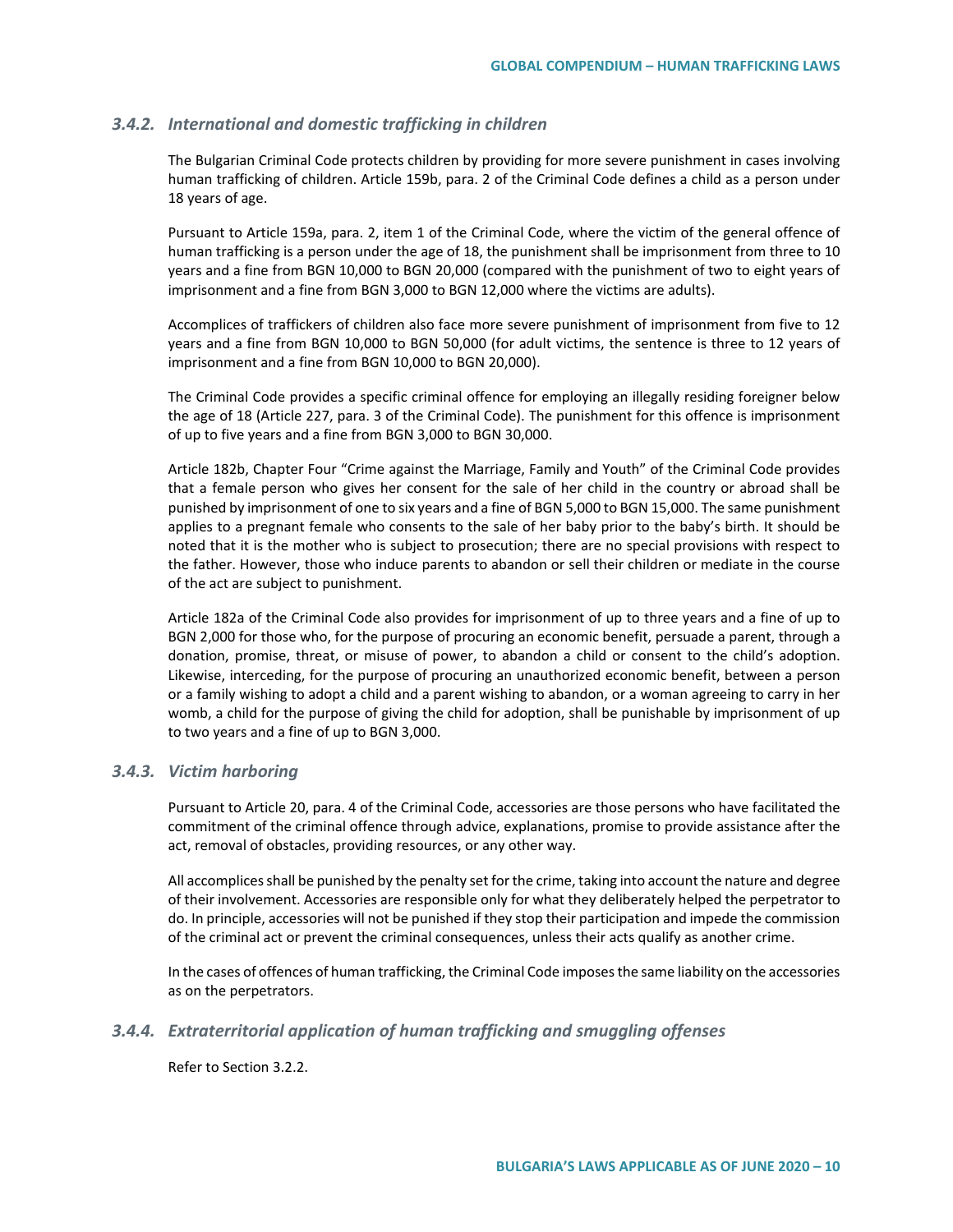#### *3.4.5. International and domestic organ trafficking*

Recruitment, transportation, harbouring or receipt of individuals or groups of people with the purpose of seizure of body organs, tissue, cell or body fluid (trafficking in organs) is a punishable criminal offence pursuant to Article 159a, para. 1 of the Criminal Code. Further on, Article 159a, para 2, item 1 of the Criminal Code provides that where the general offence of trafficking in human beings as referred to in paragraph 1 of the same Article has been committed with respect to a person under the age of 18, the punishment shall be imprisonment from 3 to 10 years and a fine of BGN 10,000 to BGN 20,000, while the punishment provided for under paragraph 1 is imprisonment from 2 to 8 years and a fine from BGN 3,000 to BGN 12,000.

The same applies to the punishments envisaged for human traffickers' accomplices if the victim is below 18, that is a child within the meaning of the law (Article 159b, para. 2 of the Criminal Code). In the latter case the punishment shall be imprisonment from 5 to 12 years and a fine of BGN 10,000 to BGN 50,000 (compared with the general offence where the punishments are respectively 3 to 12 years of imprisonment and a fine from BGN 10,000 to BGN 20,000).

# **3.5. Online Exploitation of Children Offenses**

The Criminal Code provides specific offences related to sexual exploitation of children online. Article 2 of the Child Protection Act defines a child as any person who has not reached the age of 18. The Persons and Family Act further distinguishes between minors below the age of 14 and those between 14 and 18 years old for purposes of exercising their individual rights and the need for statutory protection. The law provides much more severe punishments for crimes committed against children.

Pursuant to Article 155, para. 1 of the Criminal Code, providing or collecting information about a person below the age of 18, with the purpose of establishing contact with this person for performing fornication, copulation, sexual intercourse, or prostitution; creating pornographic materials; or participating in pornographic performance, is a criminal offence punishable by imprisonment from one to six years and a fine of BGN 5,000 to BGN 10,000. The same punishment shall be imposed on anybody who contacts a person below the age of 14 by using information or communication technology in order to perform fornication, copulation, or sexual intercourse; create pornographic materials; or participate in pornographic performance.

It is a crime under Article 155b, para. 1 of the Criminal Code punishable by imprisonment up to five years to persuade a minor below the age of 14 to participate or witness online or simulated sexual intercourse between persons of identical or different gender, or lustful display of human genitals, sodomy, masturbation, sexual sadism, or masochism. The punishment is more severe when the criminal offence is committed by means of force or threat, by abusing a position of dependence or supervision, or by two or more persons who have conspired in advance or repeatedly; in those cases the punishment is imprisonment from two to 10 years.

Persuading a minor aged 14 to 18 years to participate in online or simulated fornication, copulation, sexual intercourse, including sodomy, masturbation, sexual sadism, or masochism, as well as lustful display of human genitals by the use of force or threat, or by abusing a position of dependence or supervision, is punishable by imprisonment up to five years pursuant to Article 155c of the Criminal Code.

# **3.6. Child Sex Tourism Offenses**

Bulgaria is not a typical destination for child sex tourism. Nevertheless, children have been used or forced to have sex with foreigners who have visited the country for tourism. In those cases, the Criminal Code offences related to sexual exploitation of children apply. Perpetrators of sexual abuse against children and the persons who provided the child for sexual exploitation or otherwise aided the commission of the crime are both subject to punishment.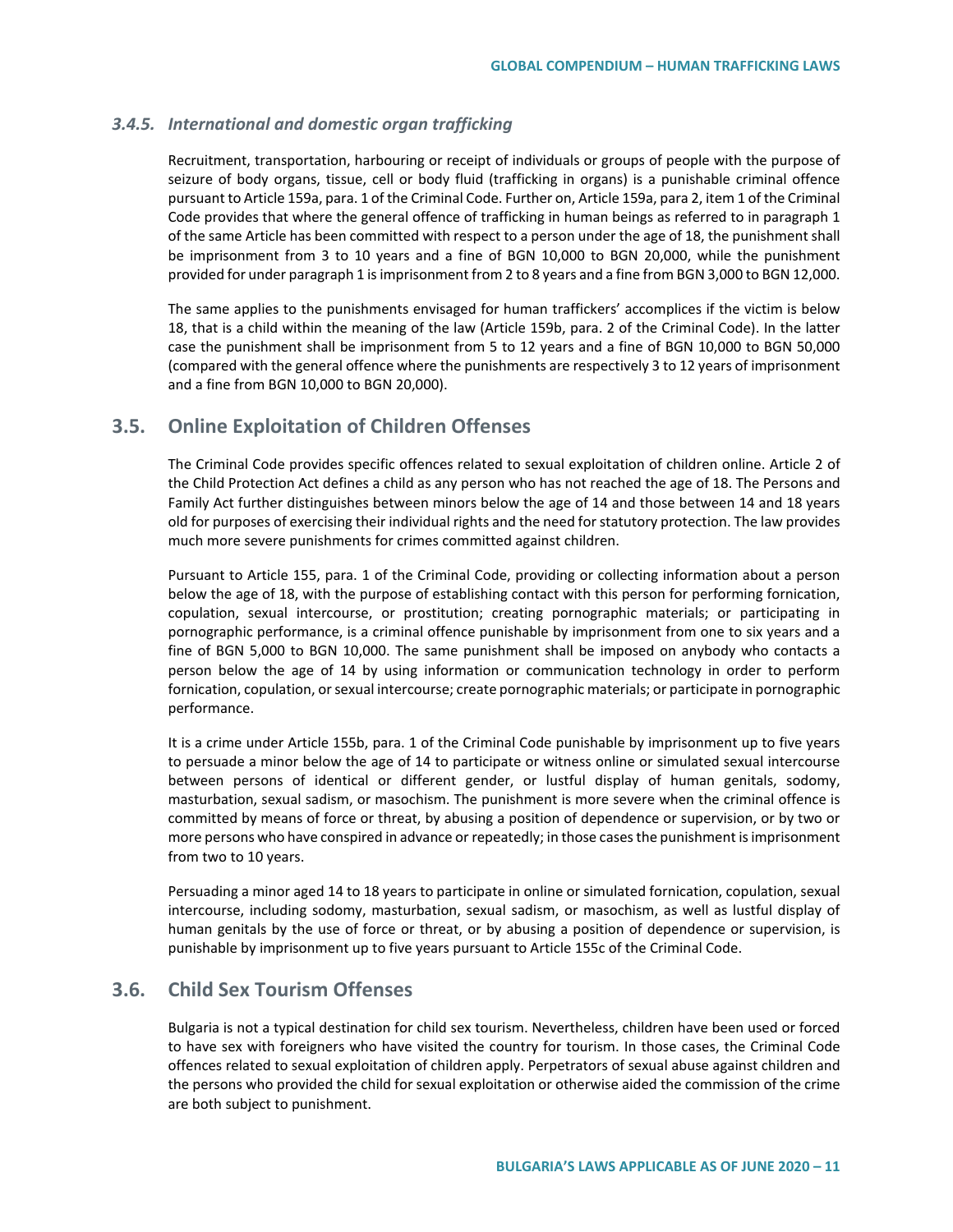Fornication with a child who has not reached 14 years of age is punishable under Article 149 of the Criminal Code. Pursuant to this provision, fornication is an act performed by a person for the purpose of arousing or satisfying sexual desire, without copulation; the punishment is imprisonment from one to six years. A more severe punishment of two to eight years of imprisonment is imposed when the act is committed by the use of force or threat; by reducing the victim to a helpless condition; or by abusing a position of dependence or supervision; or when the victim is involved in prostitution activities. Where the acts have been committed repeatedly, the punishment is enhanced to imprisonment from three to 10 years. The punishment for fornication is imprisonment from three to 15 years when it has been committed by two or more persons, or if it involves a person who does not understand the nature or meaning of the act. The punishment is further enhanced to imprisonment from five to 20 years when the act of fornication involved two or more minors, or caused grave bodily injury, or resulted in an attempted suicide, or constitutes dangerous recidivism, or is a particularly grave case.

Where the act of fornication with a minor child who has turned 14 years of age has been committed by the use of force or threat, by taking advantage of the minor's helpless condition or making the child helpless, or by the abuse of a position of dependence or supervision, the punishment is imprisonment from two to eight years (Article 150, para. 1 of the Criminal Code). When the minor has not reached 14 years of age, the act has been committed by abuse of a position of dependence or supervision, and the act involves prostitution or was committed by two or more persons, then the punishment shall be imprisonment from two to eight years. When the act of fornication has been committed by abuse of a position of dependence or supervision with respect to a minor who has reached 14 years of age, the punishment shall be imprisonment from one to five years.

Sexual intercourse with a minor who has not turned 14 years of age and does not understand the nature or meaning of the act is a crime under Article 150, para. 3 of the Criminal Code and is punishable by imprisonment of three to 10 years.

Rape of a female who has not turned 18 years of age is punishable by imprisonment of three to 10 years pursuant to Article 152, para. 2, item 1 of the Criminal Code, and by imprisonment of 10 to 20 years if she has not turned 14 years of age (Article 152, para. 4, item 1 of the Criminal Code). Depending on the aggravating circumstances, rape is punishable by imprisonment of three to 15 years if performed by two or more persons; or it causes moderate bodily injury or an attempt at suicide; or if it involves subsequent acts of debauchery or prostitution; or if it constitutes a dangerous recidivism. In cases where the act of rape has caused severe bodily injury or suicide, or the act qualifies as a particularly serious case, the punishment is from 10 to 20 years.

An act of fornication or copulation with a minor involved in prostitution is a criminal offence under Article 154a, para. 1 of the Criminal Code and is punishable by imprisonment from one to five years.

Persuading a minor below the age of 18 to practice prostitution or acting as a procurer of a minor for indecent touching or copulation, as well as systematically making premises available to different persons for the performance of these acts, is an offence under Article 155, para. 1, item 5 of the Criminal Code and is punishable by imprisonment of two to eight years and a fine of BGN 5,000 to BGN 15,000.

If the perpetrator has acted for their own benefit, the punishment shall be from three to 10 years of imprisonment and a fine from BGN 10,000 to BGN 25,000. In cases where the perpetrator has persuaded or forced another person to use drugs or analogues thereof for the purposes of practicing prostitution or to perform copulation, indecent assault, intercourse, or any other acts of sexual gratification with a person of the same sex, the punishment is imprisonment of 10 to 20 years and a fine of BGN 100,000 to BGN 300,000.

A person who performs sexual intercourse or acts of sexual satisfaction with a person of the same sex, by using for that purpose force or threat, or by taking advantage of a position of dependency or supervision, as well as with a person deprived of the possibility of self-defense, commits the offence of homosexual rape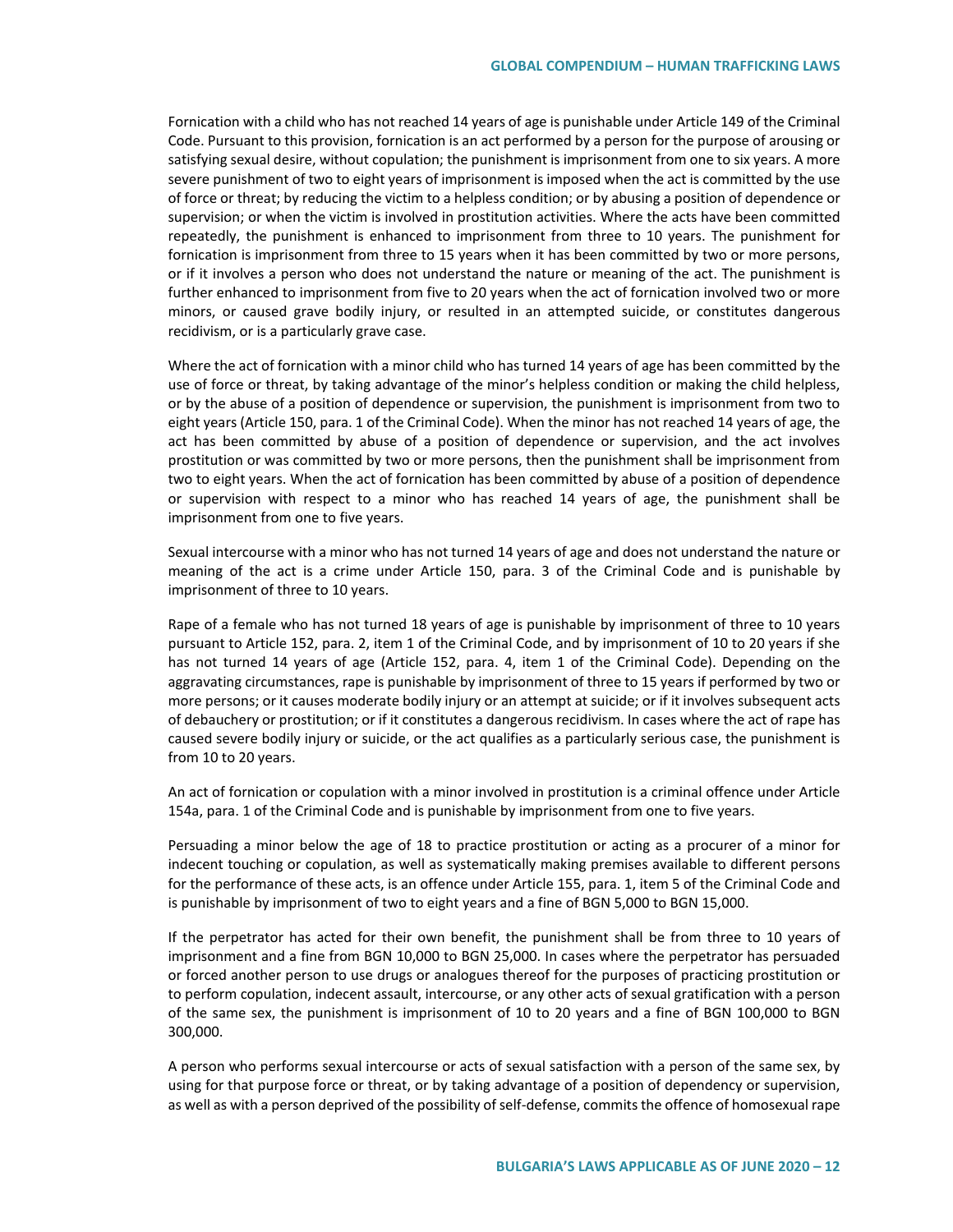under Article 157, para. 1 of the Criminal Code, which is punishable by imprisonment for two to eight years. In cases where the victims are children, the punishments are considerably graver. When the act has been performed with a minor involved in prostitution, the punishment is imprisonment of three to 10 years. When the act has been committed with a person who has not turned 14 years of age, the punishment is imprisonment of three to 12 years. Even if there has not been any compulsion of the victim, it is a crime under Article 157, para. 4 of the Criminal Code to commit fornication or copulation with a minor child who has not reached the age of 14 years. Pursuant to that provision, a person who performs sexual intercourse or acts of sexual gratification with a person of the same sex below the age of 14 can be punished by imprisonment for two to six years. If the act has been performed with a person who is below the age of 14 and involved in prostitution, the punishment is two to eight years.

Recruiting, facilitating, using, or forcing a person below the age of 18 to participate in a pornographic performance is a crime under Article 158a, paras. 1 and 2 of the Criminal Code and is punishable by imprisonment for up to six years. The punishment becomes two to eight years of imprisonment in cases where the victim is below 14 years of age. Cases involving an economic benefit are punished more severely. In those cases, the punishment is imprisonment of two to eight years and a fine of BGN 10,000 to BGN 20,000 if the victim is above the age of 14, and imprisonment of three to 10 years and a fine of BGN 20,000 to BGN 50,000 if the victim is below the age of 14.

# **4. BULGARIA'S SUPPLY CHAIN REPORTING LEGISLATION**

There is no supply chain reporting legislation in Bulgaria. Nevertheless, according to Directive 2014/95/EU regarding disclosure of non-financial and diversity information by certain large undertakings  $^{20}$  $^{20}$  $^{20}$ (implemented in Bulgaria in 2016), some large companies must include in their management report a nonfinancial statement containing information relating, among other things, to their respect for human rights, specifically, information on the prevention of human rights abuses.

# **5. FORCED LABOR: OVERVIEW OF BULGARIA'S APPLICABLE EMPLOYMENT AND MIGRATION LAWS**

# **5.1. Employment Law Rights for Victims of Human Trafficking and Forced Labor**

Bulgarian employment laws do not explicitly mention forced labour as a result of human trafficking. However, general contract law and criminal law provide for a number of civil and criminal mechanisms through which victims of forced labor and trafficking can seek remedies.

The employment and criminal laws in Bulgaria are mainly focused on the protection of minors from unlawful exploitation. The legal regime of employment of minors is established and regulated in the Labor Code, $^{21}$  $^{21}$  $^{21}$ the Child Protection Act, Ordinance No. 4 of 1999 on works that are prohibited for persons aged between 15 to 18,<sup>[22](#page-12-2)</sup> and Ordinance No. 6 on employing persons under the age of 18 years.<sup>[23](#page-12-3)</sup> The Child Protection Act protects and guarantees the fundamental rights of children taking into account their age, social status, physical health, and mental condition.

<span id="page-12-0"></span> <sup>20</sup> [https://eur-lex.europa.eu/legal-content/EN/TXT/?uri=CELEX%3A32014L0095.](https://eur-lex.europa.eu/legal-content/EN/TXT/?uri=CELEX%3A32014L0095)

<span id="page-12-1"></span><sup>21</sup> [https://www.lex.bg/laws/ldoc/1594373121.](https://www.lex.bg/laws/ldoc/1594373121)

<span id="page-12-2"></span><sup>22</sup> [https://www.ciela.net/svobodna-zona-darjaven-vestnik/document/-552839166/issue/260/naredba-%E2%84%96-4-za](https://www.ciela.net/svobodna-zona-darjaven-vestnik/document/-552839166/issue/260/naredba-%E2%84%96-4-za-rabotite-koito-sa-zabraneni-za-litsa-ot-15--do-18-godishna-vazrast)[rabotite-koito-sa-zabraneni-za-litsa-ot-15--do-18-godishna-vazrast.](https://www.ciela.net/svobodna-zona-darjaven-vestnik/document/-552839166/issue/260/naredba-%E2%84%96-4-za-rabotite-koito-sa-zabraneni-za-litsa-ot-15--do-18-godishna-vazrast)

<span id="page-12-3"></span><sup>23</sup> [https://www.lex.bg/laws/ldoc/2135533303.](https://www.lex.bg/laws/ldoc/2135533303)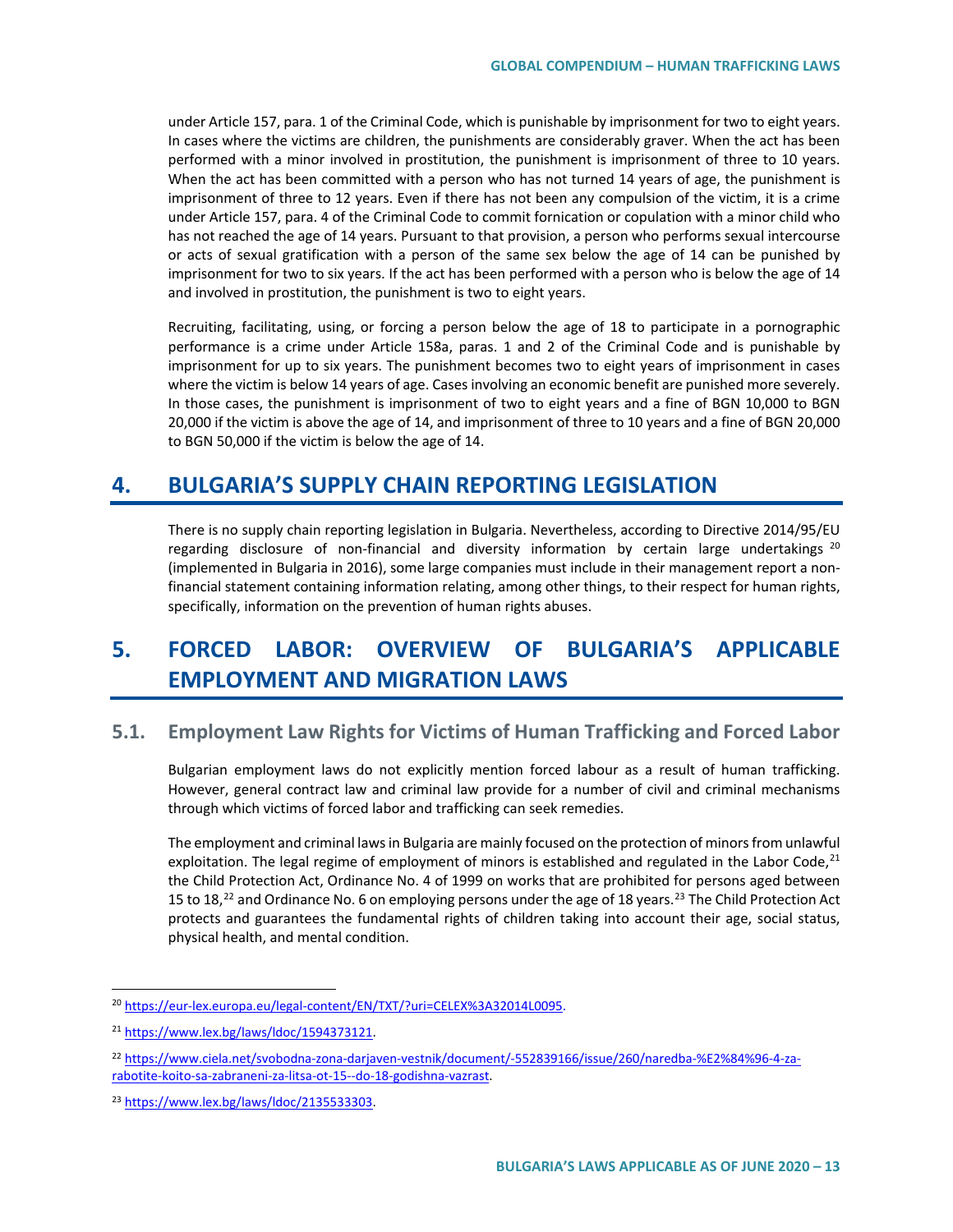The minimum age for employment is 16 years, and employment is prohibited for persons under 16. Ordinance No. 4 of 1999 lists the jobs and industries where the employment of minors is prohibited, and Ordinance No. 6 regulates the terms and conditions for granting employment work permits for children under 18. Such a work permit is issued from the relevant regional labor inspectorate. Hiring minors without such a permit is a crime.

The civil claims for forced labour can be combined with the criminal proceedings, so that the outcome of the criminal trial can be used in the civil claim.

# **5.2. Applicability of Employment Legislation in the Context of Forced Labor or Trafficking**

Pursuant to Article 10 of the Labour Code, except as otherwise provided by law or a treaty in force for Bulgaria, the Code applies to (1) Bulgarian employers (incorporated in Bulgaria) of Bulgarian citizens and nationals of Member States of the EU, states-parties to the Agreement on the European Economic Area, or the Swiss Confederation, whether the employees are working in Bulgaria or sent by Bulgarian employers (incorporated in Bulgaria) to work in a foreign country or in a foreign or mixed enterprise; (2) Bulgarian employers abroad; and (3) foreign nationals working in Bulgaria.

The Labour Code does not apply to employment relationships with an international component, if the parties have chosen the legislation of another country to regulate their employment relationship. These rules do not deprive the employee of the protections granted by the legislation of a Member State of the European Union, a state-party to the Agreement on the European Economic Area, or the Swiss Confederation, if they are more favourable for the employee and apply to the place in which the labour was performed.

Victims of trafficking rarely have valid employment contracts. Consequently, the Obligations and Contracts Act, discussed in Section 1.2 above, determines the civil liability of the person who has benefited from the work of a victim of trafficking.

In the event there is a valid employment contract, the general terms and procedure set forth in the Labour Code govern the employer's liability, and the person who has provided the service is entitled to all types of actions available to employees.

### **5.3. Statutory Rights**

#### *5.3.1. Rights to minimum wages, entitlements, and other applicable minimum standards*

Articles 242 et seq. of the Labour Code establish the right to remuneration. The Code provides the main, applicable rules: service provided under an employment relationship shall be paid; women and men shall be entitled to equal pay for the same work or work of equivalent value; the Council of Ministers shall determine the minimum salary nationwide; employees who perform their duties in good faith shall be guaranteed payment of 60% of their gross salaries but not less than the minimum salary for the country, while the unpaid amount of the remuneration shall remain due and shall be paid together with the statutory interest.

#### *5.3.2. Claims available in relation to misrepresentations and "sham" arrangements*

Persons who fall victim to fraud related to their labour rights have several options. First, they can be civil claimants in criminal proceedings against human traffickers. In this case, they shall not pay the statutory fee or costs for the trial, save for the fees of any attorney they have engaged. The victims may use all evidence collected in the course of the criminal proceedings to prove their claims. Another option is to bring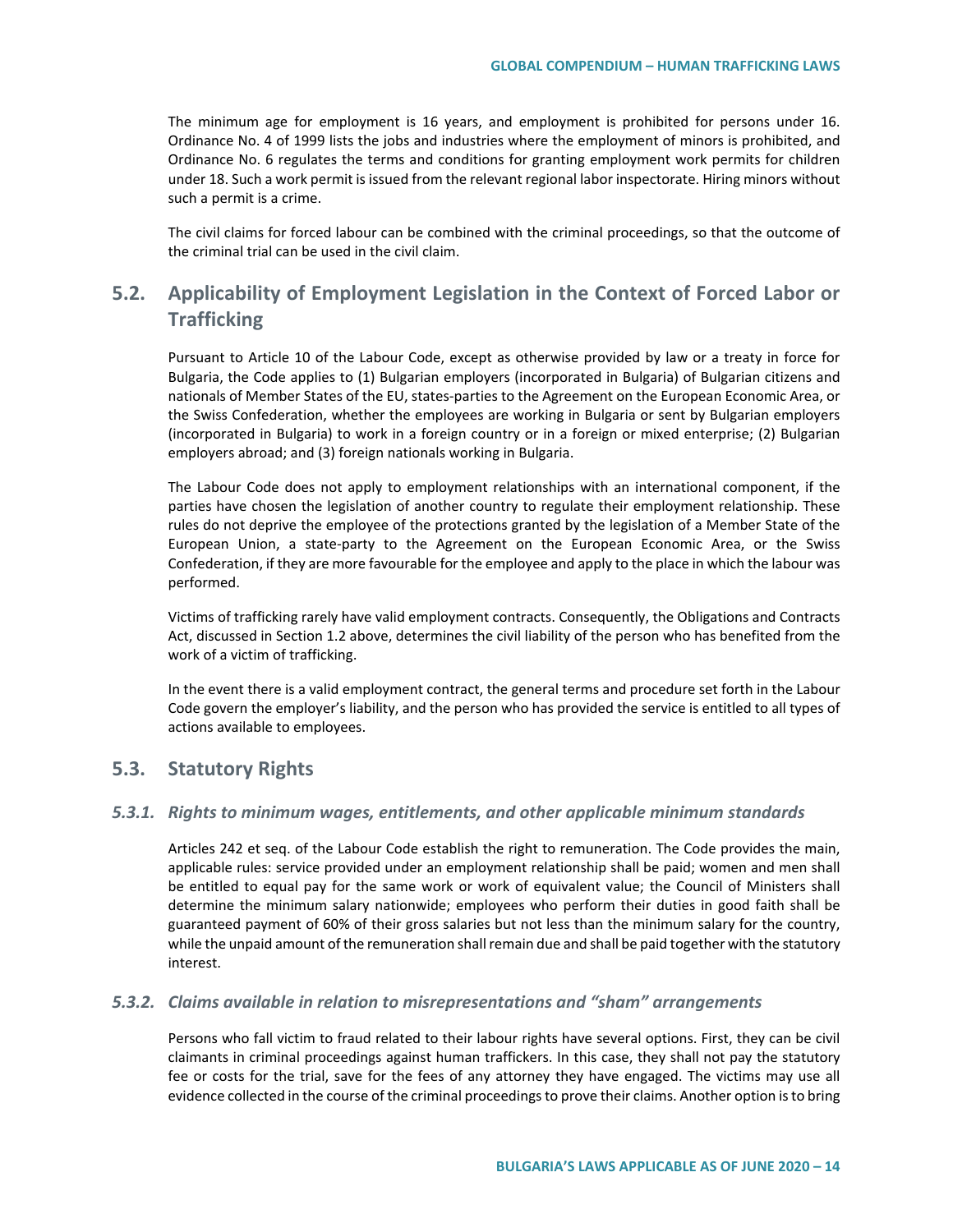a civil lawsuit. In the event of a regularly signed contract, even where the victim has been persuaded by fraud or force to sign it, the victim must bring a civil lawsuit in accordance with the Labour Code. In this case, the claimant will not have to pay the statutory fee but will have to pay for attorney fees. However, the relatively tight deadlines for bringing some of the lawsuits pose certain restrictions. The third option is for the victim to bring a lawsuit under the general civil procedure route to seek compensation for tort or unjust enrichment. The problem for this route is that the claimant must bear in advance the financial burden of the proceedings, and victims of trafficking or forced labour rarely have the financial means to sustain trials.

#### *5.3.3. Claims available in relation to unlawful deductions, loans, and debt bondage*

Refer to Section 3.3.5.

#### *5.3.4. Remedies*

The main principle under Bulgarian law is that the victim may recover compensation for all damages that are a direct and immediate consequence of the tort. In certain cases, the victim also may recover compensation for loss of earnings.

#### *5.3.5. The well-being of workers: Preventing work-related psychosocial risks*

The Bulgarian Ministry of Labour and Social Policy encourages employers to use measures for stress and psychosocial risk management as recommended by the European Agency for safety and Health at Work (**ЕU-OSHA**).[24](#page-14-0) Occupations that have increased levels of employee stress are encouraged to reduce working time and extend paid annual leave, among other measures.

#### *5.3.6. The well-being of workers: Promotion of workers' health*

The "General Labour Inspectorate," an executive agency of the Ministry of Labour and Social Policy, has regulatory control over working conditions as well as administrative criminal liability.<sup>[25](#page-14-1)</sup> The employer's duties with regard to ensuring safe and healthy working conditions are set forth in the Labour Code (Chapter XIII) and the Safety and Heath at Work Act (Chapter III).

The employer is obliged to provide all employees with appropriate training and instruction on safety and health at work, taking into account the potential dangers of the work and workplace. The terms and procedure for conducting training and providing instruction on safety and health at work are set forth in Ordinance No. RD-07-2 of 16 December 2019.<sup>[26](#page-14-2)</sup>

#### *5.3.7. The well-being of workers: Rest time*

The Labour Code regulates the employee's right to different types of leave: basic and additional paid leave; unpaid leave for the purpose of training, pregnancy, birth, and maternity; and temporary incapacity to work, among others. Pursuant to Article 155, para. 1 of the Labour Code, every employee has the right to an annual paid leave. To exercise this right, an employee must have acquired at least eight months of work experience, regardless of whether it is with one or more employers. Once acquired, the right to paid leave is preserved for the full duration of the employee's working activity.

<span id="page-14-0"></span> <sup>24</sup> [www.mlsp.government.bg.](http://www.mlsp.government.bg/)

<span id="page-14-1"></span> $25$  *Id.* 

<span id="page-14-2"></span><sup>26</sup> [https://www.lex.bg/laws/ldoc/2135655309.](https://www.lex.bg/laws/ldoc/2135655309)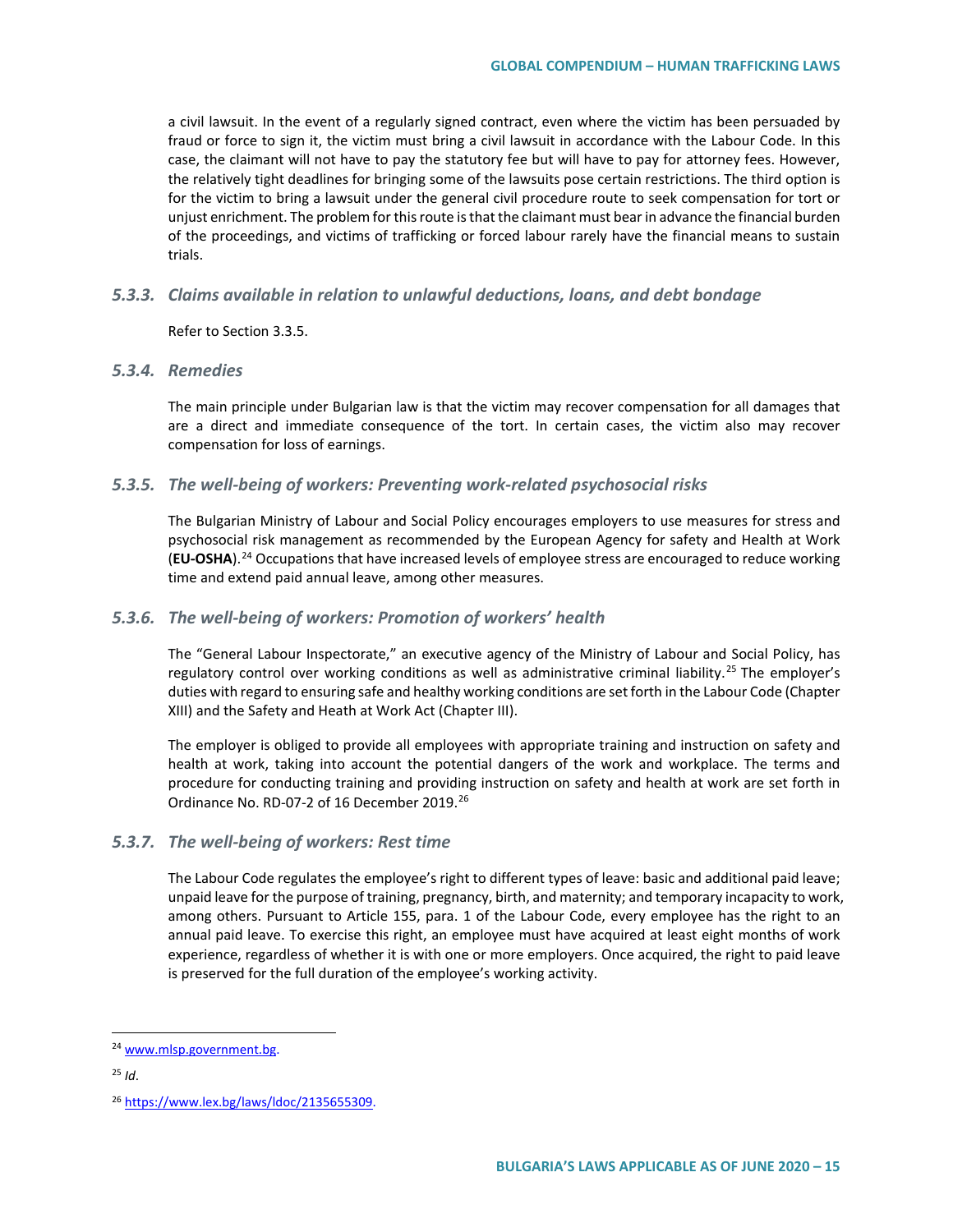Pursuant to Article 160, para. 1 of the Labour Code, upon request, the employer may permit an employee an unpaid leave, regardless of whether the employee has used the annual paid leave, and irrespective of the employee's length of service. Other types of leave are envisioned in the Labour Code, including temporary incapacity to work, pregnancy, birth, child-raising, and performance of civil or public duties.

Pursuant to Article 155, para. 4 Labour Code, the duration of the regular annual paid leave shall be no less than 20 working days.

#### *5.3.8. The well-being of workers: Freedom to change jobs and right to leave*

Article 326 of the Labour Code gives employees the right to terminate their contract of employment. The employee is not obliged to give reasons for terminating the contract of employment. Employees may terminate any contract of employment, irrespective of whether it is for an indefinite or a fixed term. Terminating a contract on this ground does not require the employer's consent, but the employee must provide 30 days prior notice.

The grounds for an employee to terminate a contract of employment without notice are set out in Article 327, para. 1 of the Labour Code. Employees may exercise their right to terminate only in the circumstances exhaustively listed in para. 1 (items 1 to 12). Both contracts of employment concluded for indefinite and for fixed term may be terminated on these grounds. The employee's right is to be exercised by a unilateral statement of intent made in writing. Since the termination is without notice, the contract is terminated as of the moment the employer receives the written statement of termination from the employee (Article 335, para. 2, item 3 of the Labour Code).

# **5.4. Rights to a Safe Workplace and Compensation Associated With Injuries or Illness**

The employer owes several obligations to employees:

- Follow the minimum requirements for occupational safety and health, labour process, and use of work equipment. The obligations are set forth in detail in Ordinance No. 7/1999 of the Ministry of Labour and Social Policy and the Ministry of Health on the minimum requirements for safe and healthy working conditions and use of work equipment (SG No. 88/1999);<sup>[27](#page-15-0)</sup>
- Assess the safety and health risks and provide information to employees about the risks (the risk assessment is made in relation to labour processes and work equipment, premises, working places, and other factors of the work environment). The requirements are set forth in Regulation No. 5/1999 of the Ministry of Labour and Social Policy and the Ministry of Health on the procedure, manner and frequency of conducting risk assessment (SG No.  $47/1999$ );<sup>[28](#page-15-1)</sup>
- Provide employees with medical care from an occupational medicine service. The terms and procedure for the provision of occupational medicine services are set forth in Ordinance No. 3/2008 of the Ministry of Labour and Social Policy and the Ministry of Health on the terms and procedure for the provision of occupational medicine services (SG No.  $14/2008$ );<sup>[29](#page-15-2)</sup> and
- Provide adequate training and occupational safety and health instruction to every employee. The terms and procedure for conducting such training and instruction are set forth in Ordinance No. RD-07-2 of 16 December 2009 on the terms and procedure for conducting regular on-the-spot training

<span id="page-15-0"></span> <sup>27</sup> [https://lex.bg/bg/laws/ldoc/-549670400.](https://lex.bg/bg/laws/ldoc/-549670400)

<span id="page-15-1"></span><sup>28</sup> [https://lex.bg/bg/laws/ldoc/-549691391.](https://lex.bg/bg/laws/ldoc/-549691391)

<span id="page-15-2"></span><sup>29</sup> [https://www.lex.bg/laws/ldoc/2135579273.](https://www.lex.bg/laws/ldoc/2135579273)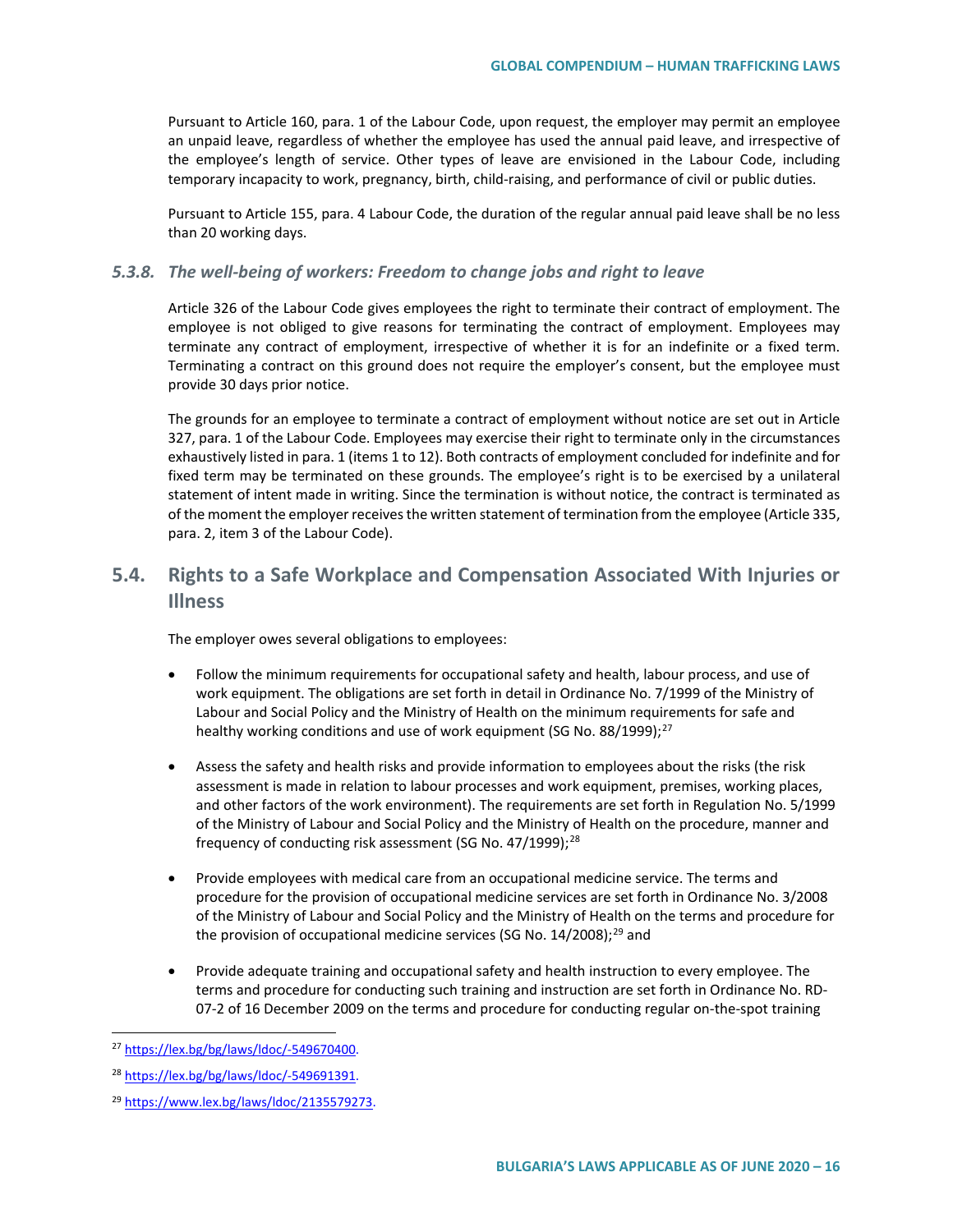and instruction of employees with regard to the rules to ensure occupational safety and health (SG No. 102/2009).<sup>[30](#page-16-0)</sup>

# **5.5. Access to Justice and Practical Issues Associated With Enforcing Social Legislation**

In case the employer violates the labour rights, employees have the right to seek judicial protection. Proceedings in labour disputes are free of charge for the employees, who do not have to pay fees and costs. They only pay the attorney fees. Employees may request the trade union to represent them in court.

### **5.6. Interaction Between Employment Law and Migration**

#### *5.6.1. Employment rights affected where employment is unlawful under migration law*

Victims of forced labour have the right to bring claims in Bulgarian courts and in general seek protection of their rights, regardless of whether they reside legally or illegally in Bulgaria.

Pursuant to Article 16a of the Criminal Code, a victim of trafficking is not culpable for acts that the victim was forced to commit as a victim of trafficking. According to the principles of criminal law, criminal liability may only be incurred if an act has been committed culpably. Therefore, victims of forced labour as a result of human trafficking are not criminally liable.

#### *5.6.2. Rights/remedies available under applicable migration law and regulations*

Refer to Section 7.

### **5.7. Employment Laws and Child Labor**

Article 192a of the Criminal Code protects children from labour exploitation. Admitting to work an individual, who has not turned 18 years of age, in the absence of a permit, is punishable by imprisonment for up to six months and a fine of BGN 3,000 to BGN 5,000. If the act has been committed with respect to a person below the age of 16 years, the punishment is imprisonment up to one year and a fine of BGN 3,000 to BGN 5,000. If the employer has committed the act repeatedly, the punishment is imprisonment up to one year and a fine of BGN 2,000 to BGN 5,000 if the minor is above 16 years of age, and imprisonment up to three years and a fine of BGN 3,000 to BGN 8,000 if the minor is below 16 years of age.

The Bulgarian Criminal Code protects children who are foreign nationals and subjected to labour exploitation. Pursuant to Article 227, para. 3, item 3 of the Criminal Code, the employment of a foreigner who is below the age of 18 years and illegally residing in Bulgaria is punishable by imprisonment up to five years and a fine of BGN 3,000 to BGN 30,000.

Forced labour performed by children is not typical for Bulgarian society. It usually arises from children being forced to beg, prostitute, or commit other crimes.

# **6. GOVERNMENT PROCUREMENT RULES**

Bulgaria has adopted a series of legal acts related to combatting trafficking in human beings. The Action Plan is part of the 2019 National Programme for Preventing and Combatting Trafficking in Human Beings

<span id="page-16-0"></span> <sup>30</sup> [https://www.lex.bg/laws/ldoc/2135655309.](https://www.lex.bg/laws/ldoc/2135655309)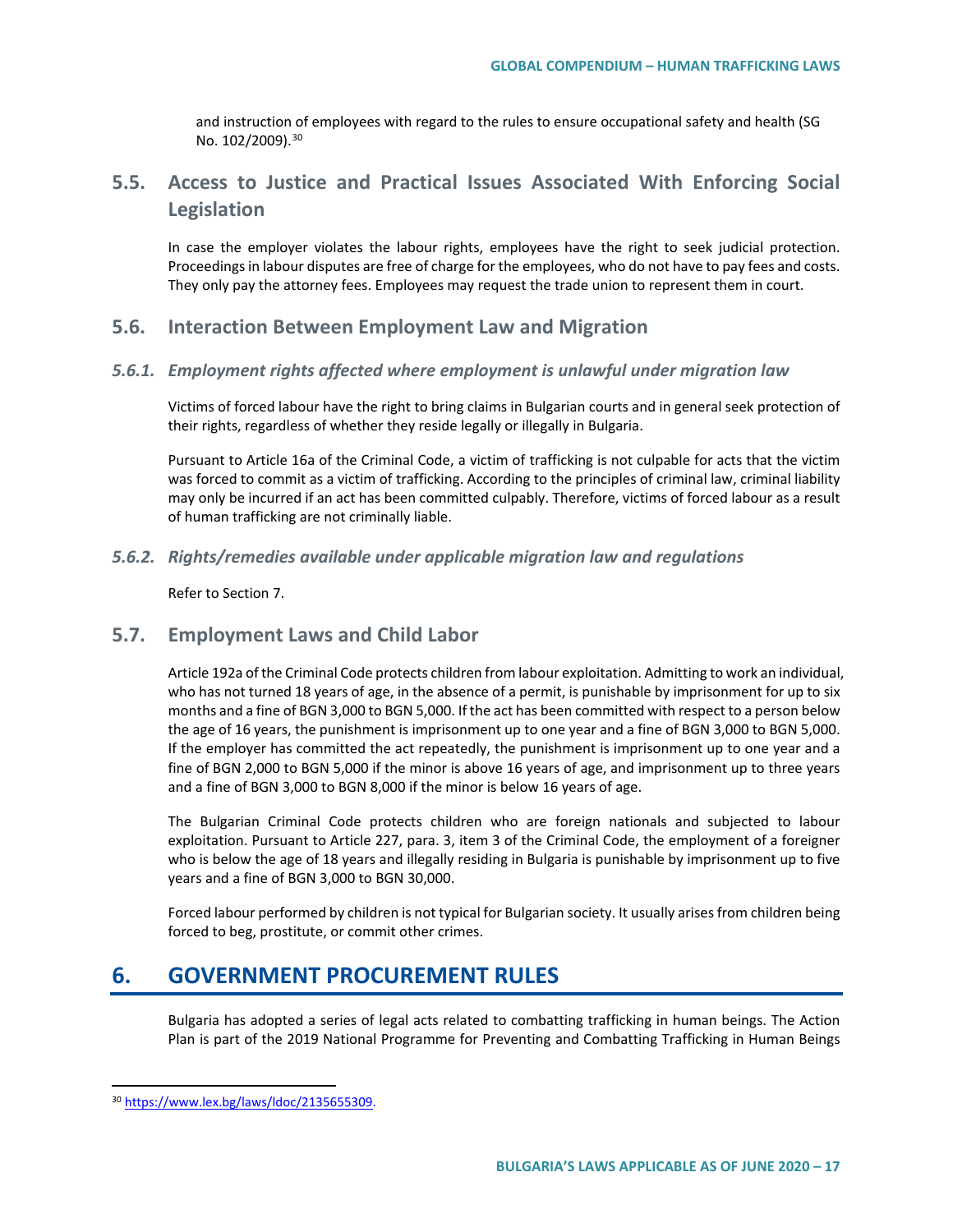and Protecting Victims of Trafficking,<sup>[31](#page-17-0)</sup> which the National Commission for Combatting Trafficking in Human Beings (**NCCTHB**) adopted to implement at the Combatting Trafficking in Human Beings Act and the National Strategy for Combatting Trafficking in Human Beings 2017–2021. It provides measures in accordance with current concepts to prevent human trafficking.

The strategic goal of this document is to establish effective working mechanisms at the national and local level for institutional support and development of the administrative structures provided in the Combatting Trafficking in Human Beings Act.

In 2019, prevention was once again set as a priority in the National Programme. On 8 October 18, which was the European Anti-trafficking day, three annual national campaigns were carried out to prevent human trafficking for the purpose of labour and sexual exploitation, and to focus on the new threats and realities of human trafficking. Over the years, the three campaigns have successfully informed the general public about the crime of human trafficking.<sup>[32](#page-17-1)</sup>

National, regional, and local training has enhanced specialists' capacity for detecting and identifying potential risks of trafficking and for referring victims of trafficking. Prosecutors and Ministry of Interior officials received specialized training, in cooperation with public institutions and non-governmental organizations. Some training was done together with the 10 local Anti-trafficking Commissions.

In 2019, the focus was on strengthening the working mechanisms for institutional support and developing the structures on national and local levels to ensure their effective functioning.

The protection, recovery, and reintegration of victims of trafficking continue to be main priorities of the National Programme. In 2019, the National Anti-Trafficking Commission continued to provide specialized support and services for victims of trafficking. A total of 29 persons, including seven children, were supported by these services in 2018. At present, victims of trafficking receive medical, psychological, legal, and social support in the shelters run by the NCCTHB. In addition to psychological support to cope with and overcome the crisis, victims receive psychosocial support for reintegration into society. Some 70% of the victims who received support in the shelters with the NCCTHB assist the law enforcement authorities in investigating the crime, which means that the effective protection and support for the victims has a positive effect on the prosecution and punishment of the perpetrators.

In 2019, targeted activities for combatting trafficking in human beings were developed on the basis of current trends and statistical data; guidelines also were developed for investigation, analyses, and studies of risky economic sectors and the practical identification of cases in those sectors. Improving national legislation for combatting human trafficking and protecting the victims of trafficking through the adoption of up-to-date amendments and supplements to the Combatting Trafficking in Human Beings Act and its Implementing Rules, in line with European legislation, is always on the agenda of the Bulgarian public institutions.

# **7. RESTITUTION AND VICTIM COMPENSATION**

In Bulgaria, several remedies enable victims of human trafficking to obtain compensation for their injuries and economic damage. The first remedy is to institute civil proceedings before the criminal court during the trial of the presumed perpetrator of the trafficking offence (Article 84, para. 1 of the Criminal Code). In order to secure payment of the compensation, the prosecutor and the victim have the right to request the freezing of the perpetrator's assets (Article 73, para. 2 of the Criminal Code).

<span id="page-17-0"></span><sup>&</sup>lt;sup>31</sup> [www.strategy.bg.](http://www.strategy.bg/)

<span id="page-17-1"></span><sup>32</sup> [https://antitraffic.government.bg/.](https://antitraffic.government.bg/)